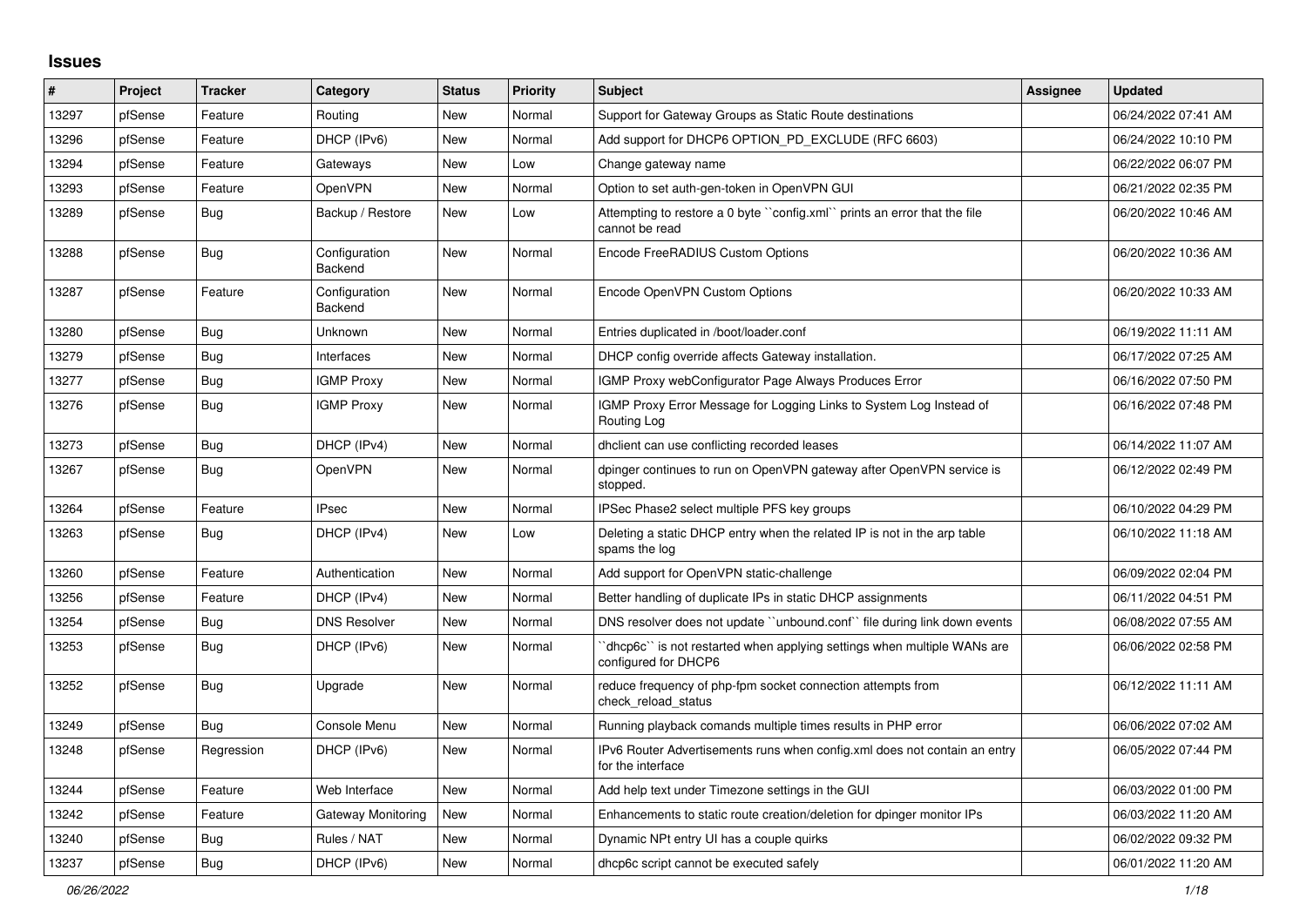| #     | Project | <b>Tracker</b> | Category                        | <b>Status</b> | <b>Priority</b> | <b>Subject</b>                                                                                                                      | <b>Assignee</b> | <b>Updated</b>      |
|-------|---------|----------------|---------------------------------|---------------|-----------------|-------------------------------------------------------------------------------------------------------------------------------------|-----------------|---------------------|
| 13227 | pfSense | Feature        | <b>IPsec</b>                    | New           | High            | Enable IPSec Virtual IP Pool assignment by Radius for Mobile Users -<br>SIMPLE FIX                                                  |                 | 05/27/2022 10:15 AM |
| 13224 | pfSense | Bug            | Notifications                   | New           | Normal          | Email notification flood when UPS (NUT) and WAN send notifications                                                                  |                 | 05/27/2022 01:58 AM |
| 13222 | pfSense | <b>Bug</b>     | UPnP/NAT-PMP                    | <b>New</b>    | Normal          | CARP IP does not listen for NAT-PMP packets                                                                                         |                 | 05/26/2022 02:28 PM |
| 13220 | pfSense | Feature        | <b>Captive Portal</b>           | <b>New</b>    | Very Low        | Voucher per-roll bandwidth restrictions and traffic quotas                                                                          |                 | 05/26/2022 08:16 AM |
| 13219 | pfSense | Feature        | Captive Portal                  | <b>New</b>    | Very Low        | Enable/Disable single voucher roll                                                                                                  |                 | 05/26/2022 08:14 AM |
| 13187 | pfSense | Documentation  | Upgrade                         | <b>New</b>    | Normal          | Azure Frequently asked questions                                                                                                    |                 | 05/20/2022 06:52 AM |
| 13168 | pfSense | Feature        | Dashboard                       | <b>New</b>    | Low             | Multiple Dashboard views for a single user                                                                                          |                 | 05/16/2022 07:53 AM |
| 13167 | pfSense | Bug            | <b>Dynamic DNS</b>              | New           | Normal          | phpDynDNS: DigitalOcean ddns update fails (bad request, invalid character<br>'-' in request id)                                     |                 | 06/16/2022 09:30 PM |
| 13161 | pfSense | Feature        | Web Interface                   | <b>New</b>    | Very Low        | FLASH PORT'S LED button, to help quickly find port that need to be<br>connected to patch&cable                                      |                 | 05/14/2022 06:35 AM |
| 13159 | pfSense | Todo           | Web Interface                   | <b>New</b>    | Very Low        | Decrease distance between img-buttons in webGUI to eliminate mistake<br>entry                                                       |                 | 05/14/2022 06:52 AM |
| 13158 | pfSense | <b>Bug</b>     | Web Interface                   | <b>New</b>    | Normal          | Input validation error when applying limiter changes                                                                                |                 | 05/14/2022 05:32 PM |
| 13144 | pfSense | Bug            | Rules / NAT                     | New           | Very Low        | Firewall rule entries can get out of sync when entries are deleted while other<br>administrators are editing entries simultaneously |                 | 05/10/2022 07:26 AM |
| 13110 | pfSense | Bug            | CARP                            | New           | <b>Very Low</b> | changing CARP VIP address does not update outbound NAT interface IP                                                                 |                 | 05/03/2022 02:52 PM |
| 13091 | pfSense | Feature        | OpenVPN                         | New           | Normal          | RFE: Ability to specify the order of OpenVPN Authentication servers                                                                 |                 | 04/22/2022 04:30 PM |
| 13087 | pfSense | <b>Bug</b>     | OpenVPN                         | New           | Normal          | OpenVPN Server: hide WINS servers list when netbios option is unchecked<br>while WINS servers is checked                            |                 | 04/22/2022 10:29 AM |
| 13076 | pfSense | <b>Bug</b>     | Gateway Monitoring              | New           | Normal          | Marking a gateway as down does not affect IPsec entries using gateway<br>groups                                                     |                 | 06/03/2022 10:32 AM |
| 13068 | pfSense | <b>Bug</b>     | Aliases / Tables                | <b>New</b>    | Normal          | Error loading rules when URL Table IPs content is empty                                                                             |                 | 04/17/2022 09:07 PM |
| 13067 | pfSense | Bug            | <b>FilterDNS</b>                | <b>New</b>    | Normal          | filterdns resolve interval is twice the intended value                                                                              |                 | 04/17/2022 07:45 PM |
| 13058 | pfSense | Todo           | Rules / NAT                     | New           | Normal          | Add static routes and directly connected networks back to policy route<br>negation rules                                            |                 | 04/13/2022 08:05 AM |
| 13051 | pfSense | Bug            | <b>Traffic Shaper</b><br>(ALTQ) | <b>New</b>    | Normal          | Firewall traffic shaper by interface selection unknow                                                                               |                 | 04/12/2022 07:03 AM |
| 13046 | pfSense | Bug            | Rules / NAT                     | <b>New</b>    | Normal          | Floating rule applied to IPv6 interface with a SLAAC DHCPv6 gateway<br>reports error on boot                                        |                 | 04/11/2022 09:50 AM |
| 13017 | pfSense | Feature        | Packet Capture                  | <b>New</b>    | Normal          | Packet capture: add preview results while capture is running                                                                        |                 | 04/09/2022 11:08 AM |
| 13009 | pfSense | Feature        | OpenVPN                         | <b>New</b>    | Normal          | Add option for multiple remote addresses to OpenVPN Client                                                                          |                 | 03/31/2022 12:42 PM |
| 13003 | pfSense | <b>Bug</b>     | Hardware / Drivers              | <b>New</b>    | Normal          | Malicious Driver Detection event on ixl driver                                                                                      |                 | 06/25/2022 05:00 PM |
| 13000 | pfSense | Bug            | <b>IPsec</b>                    | <b>New</b>    | Low             | IPsec AES-GCM encryption algorithm "Key Length" field should be labeled<br>"ICV Length"                                             |                 | 03/30/2022 07:40 AM |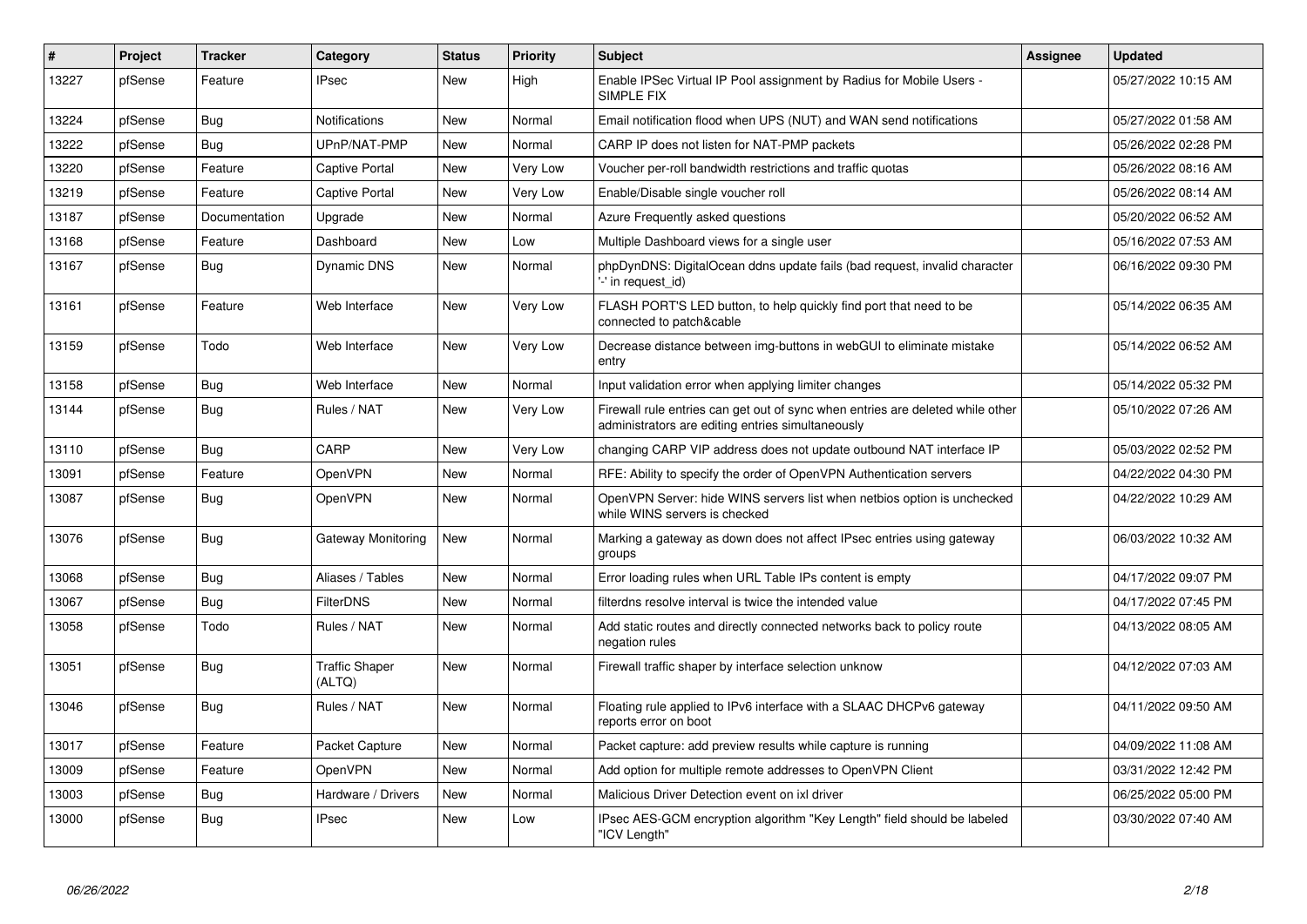| #     | Project | <b>Tracker</b> | Category                                        | <b>Status</b> | <b>Priority</b> | <b>Subject</b>                                                                                      | Assignee | <b>Updated</b>      |
|-------|---------|----------------|-------------------------------------------------|---------------|-----------------|-----------------------------------------------------------------------------------------------------|----------|---------------------|
| 12960 | pfSense | <b>Bug</b>     | Installer                                       | New           | Normal          | VGA installer image defaults to serial console, serial console is default in<br><b>GUI settings</b> |          | 05/10/2022 03:19 PM |
| 12950 | pfSense | Bug            | Routing                                         | New           | Normal          | OpenVPN as default gateway does not get set at boot time                                            |          | 04/09/2022 05:46 PM |
| 12947 | pfSense | <b>Bug</b>     | DHCP (IPv6)                                     | New           | Normal          | DHCP6 client does not take any action if the interface IPv6 address<br>changes during renewal       |          | 06/19/2022 09:34 PM |
| 12938 | pfSense | Bug            | <b>IPv6 Router</b><br>Advertisements<br>(RADVD) | <b>New</b>    | Normal          | MaxRtrAdvInterval would allow stale DNS servers to be deleted faster                                |          | 03/12/2022 09:37 AM |
| 12927 | pfSense | Bug            | OpenVPN                                         | New           | Normal          | OpenVPN with OCSP enabled allows connections with revoked certificates                              |          | 03/24/2022 08:22 AM |
| 12922 | pfSense | Bug            | DHCP (IPv4)                                     | New           | Normal          | Classless static routes received on DHCP WAN can override chosen default<br>gateway                 |          | 03/28/2022 10:08 AM |
| 12905 | pfSense | Bug            | Web Interface                                   | New           | Normal          | Add VLAN Re-assignment to Import Interface Mismatch Wizard                                          |          | 03/07/2022 08:05 AM |
| 12903 | pfSense | Feature        | Notifications                                   | <b>New</b>    | Normal          | alternative authentication methods for email notifications?                                         |          | 03/07/2022 07:52 AM |
| 12888 | pfSense | Bug            | Rules / NAT                                     | New           | Normal          | pfSense sends un-NATed packets during OpenVPN startup                                               |          | 03/01/2022 03:13 PM |
| 12875 | pfSense | Bug            | Package System                                  | New           | Normal          | Import zabbix-agent6 and zabbix-proxy6 from FreeBSD Ports                                           |          | 05/28/2022 06:50 PM |
| 12874 | pfSense | Feature        | OpenVPN                                         | New           | Normal          | OpenVPN RADIUS Framed-Pool                                                                          |          | 02/25/2022 02:24 PM |
| 12857 | pfSense | <b>Bug</b>     | Gateways                                        | New           | Normal          | Firewall gateway goes away when making changes to Bridge0 device                                    |          | 02/27/2022 11:20 AM |
| 12850 | pfSense | Bug            | Routing                                         | New           | Low             | Console error during boot: "route: route has not been found"                                        |          | 02/22/2022 08:27 AM |
| 12848 | pfSense | Feature        | Dynamic DNS                                     | New           | Normal          | Evaluation of the DynDNS "Result Match" string                                                      |          | 02/22/2022 02:01 AM |
| 12828 | pfSense | Bug            | Wireless                                        | New           | Normal          | pfSense keeps crashing (Fatal trap 12: page fault while in kernel mode)                             |          | 02/21/2022 07:55 AM |
| 12823 | pfSense | <b>Bug</b>     | DHCP (IPv6)                                     | <b>New</b>    | Normal          | Multiple DHCP6 WAN connections PPPoE interface 'defached' status                                    |          | 02/18/2022 05:39 AM |
| 12813 | pfSense | Feature        | Installer                                       | New           | Low             | Recover extra data in the installer                                                                 |          | 02/17/2022 07:52 AM |
| 12797 | pfSense | Bug            | UPnP/NAT-PMP                                    | New           | Normal          | UPnP+STUN forms invalid outbound NAT rules using the external address<br>discovered from STUN       |          | 02/15/2022 01:01 PM |
| 12774 | pfSense | Bug            | Backup / Restore                                | New           | Normal          | Picture widget image is not saved in backup                                                         |          | 04/04/2022 04:48 AM |
| 12768 | pfSense | Feature        | Upgrade                                         | <b>New</b>    | Normal          | pfSense-repo: Make sure default config file exists                                                  |          | 05/17/2022 02:32 PM |
| 12764 | pfSense | Bug            | Gateways                                        | New           | Normal          | VTI gateway status is pending after assigning the VTI interface                                     |          | 02/07/2022 05:41 AM |
| 12747 | pfSense | Bug            | Logging                                         | New           | Normal          | System log is filled by sshguard                                                                    |          | 05/03/2022 03:08 AM |
| 12746 | pfSense | Feature        | Interfaces                                      | New           | High            | IPoE feature for WAN interface                                                                      |          | 02/01/2022 01:42 AM |
| 12737 | pfSense | <b>Bug</b>     | Certificates                                    | New           | Normal          | CApath is not defined by default in curl                                                            |          | 05/17/2022 02:30 PM |
| 12730 | pfSense | Bug            | Captive Portal                                  | New           | Normal          | RADIUS accounting does not work if WAN is down                                                      |          | 01/26/2022 05:13 AM |
| 12726 | pfSense | Bug            | Authentication                                  | New           | Normal          | LDAP select container button auto populate                                                          |          | 01/25/2022 01:48 PM |
| 12708 | pfSense | <b>Bug</b>     | Aliases / Tables                                | New           | Normal          | alias with non resolving DNS entry breaks underlying pf table                                       |          | 02/20/2022 06:13 PM |
| 12679 | pfSense | Feature        | Interfaces                                      | New           | Normal          | Remind user to update DHCPv6 range when changing interface IPv6 prefix                              |          | 01/12/2022 07:36 AM |
| 12676 | pfSense | Feature        | Rules / NAT                                     | New           | Normal          | Add the Tagged option on the Port Forward rules edit page                                           |          | 01/11/2022 05:52 AM |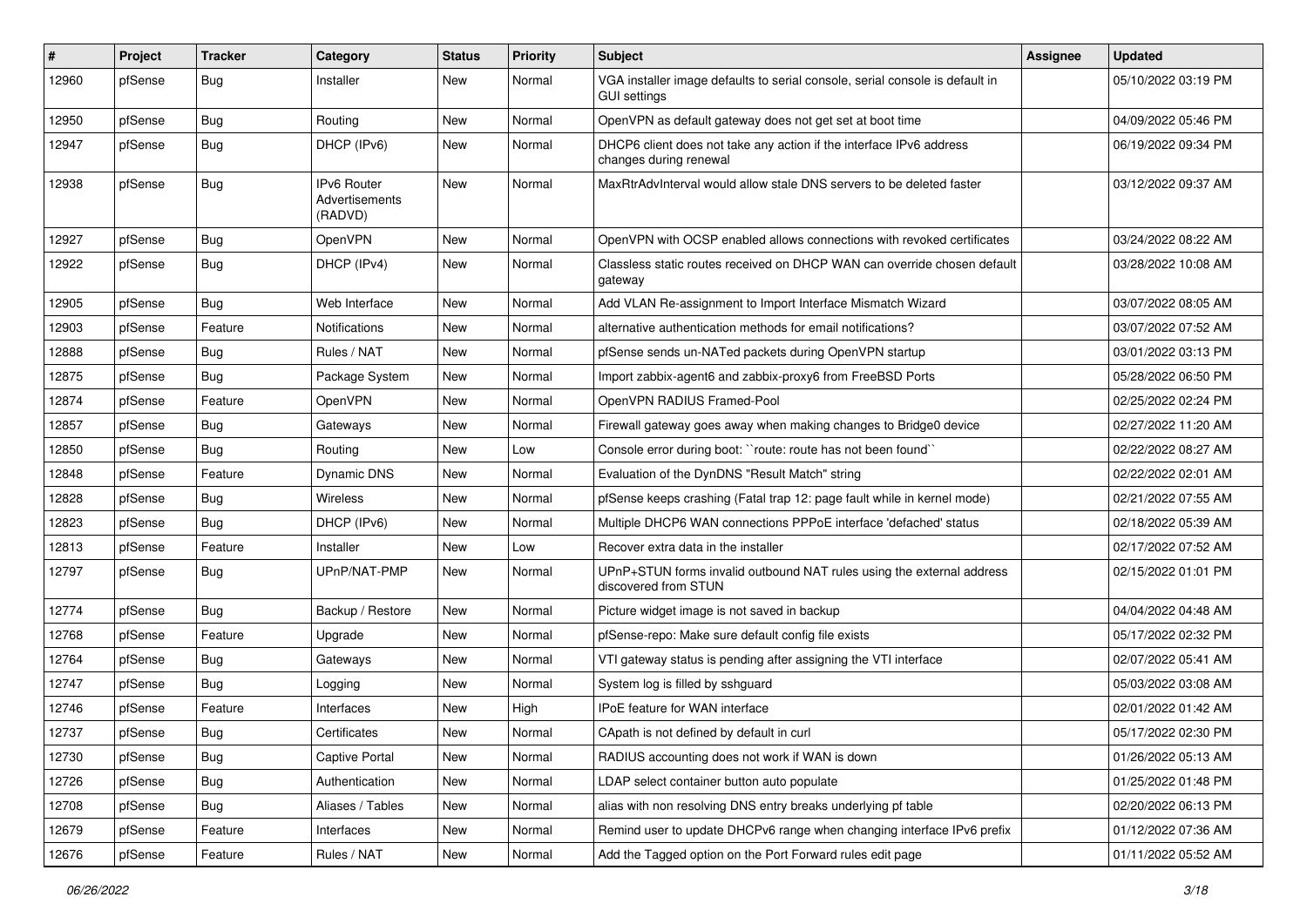| #     | Project | <b>Tracker</b> | Category                 | <b>Status</b> | <b>Priority</b> | Subject                                                                                                                | <b>Assignee</b> | <b>Updated</b>      |
|-------|---------|----------------|--------------------------|---------------|-----------------|------------------------------------------------------------------------------------------------------------------------|-----------------|---------------------|
| 12665 | pfSense | Feature        | Rules / NAT              | New           | Normal          | Ability to add custom pf rules from the GUI                                                                            |                 | 01/07/2022 09:30 AM |
| 12648 | pfSense | <b>Bug</b>     | Captive Portal           | New           | Normal          | Undocumented variables 'listenporthttp' and 'listenporthttps'                                                          |                 | 12/28/2021 10:44 AM |
| 12632 | pfSense | Bug            | Gateways                 | New           | High            | Assigning a /30 WAN IP address at the console does not save the gateway<br>correctly                                   |                 | 05/17/2022 02:28 PM |
| 12625 | pfSense | Feature        | Logging                  | <b>New</b>    | Normal          | Granular logging options for default firewall rules.                                                                   |                 | 12/21/2021 06:39 PM |
| 12612 | pfSense | Bug            | <b>DNS Resolver</b>      | New           | Normal          | DNS Resolver is restarted during every "rc.newwanip" event                                                             |                 | 06/03/2022 07:13 AM |
| 12602 | pfSense | Feature        | Dynamic DNS              | New           | Normal          | DHCPv6 should allow DDNS Client updates for hosts                                                                      |                 | 12/15/2021 11:00 AM |
| 12600 | pfSense | Feature        | Aliases / Tables         | <b>New</b>    | Normal          | allow custom mask for a network alias created from a FQDN                                                              |                 | 12/15/2021 10:50 AM |
| 12581 | pfSense | Regression     | DHCP (IPv6)              | New           | Normal          | CARP IPv6 assigned address does not get advertised to endpoints with<br><b>RADV</b>                                    |                 | 12/16/2021 02:34 PM |
| 12564 | pfSense | Feature        | Aliases / Tables         | New           | Low             | add column to show that an Alias is in use by or not                                                                   |                 | 12/04/2021 07:25 PM |
| 12563 | pfSense | <b>Bug</b>     | OpenVPN                  | New           | Normal          | OpenVPN server doesn't support Framed-IPv6-Address RADIUS attribute                                                    |                 | 12/03/2021 11:19 AM |
| 12553 | pfSense | Feature        | Backup / Restore         | New           | Normal          | Auto Config Backup: Allow selecting multiple backups for deletion                                                      |                 | 02/22/2022 04:27 AM |
| 12552 | pfSense | Bug            | OpenVPN                  | New           | Normal          | "Pull DNS" option within OpenVPN client does not cause pfSense to use<br>DNS servers assigned by remote OpenVPN server |                 | 12/08/2021 08:45 AM |
| 12551 | pfSense | Feature        | <b>DNS Resolver</b>      | <b>New</b>    | Low             | Add ability to set DNS resolver search domain list                                                                     |                 | 12/01/2021 11:18 AM |
| 12544 | pfSense | <b>Bug</b>     | <b>Operating System</b>  | New           | Normal          | OpenSSH vulnerabilities                                                                                                |                 | 06/25/2022 05:47 PM |
| 12542 | pfSense | <b>Bug</b>     | Virtual IP Addresses     | New           | Normal          | Cannot assign a same IPv6 Link-Local address to different interfaces                                                   |                 | 11/25/2021 01:41 AM |
| 12539 | pfSense | <b>Bug</b>     | Interfaces               | New           | Low             | Changing VLAN ID for LAN interface in assignments silently fails.                                                      |                 | 11/23/2021 04:12 AM |
| 12535 | pfSense | Documentation  | Routing                  | New           | Normal          | Negate Rules function does not match the description                                                                   |                 | 11/19/2021 02:03 PM |
| 12522 | pfSense | Feature        | OpenVPN                  | New           | <b>Very Low</b> | More flexible Client-Specific Override options for controlling options pushed<br>to clients                            |                 | 04/11/2022 03:11 PM |
| 12521 | pfSense | Feature        | <b>Operating System</b>  | <b>New</b>    | <b>Very Low</b> | Add the BBR2, QUIC, RACK Congestion Control (CC) protocols                                                             |                 | 11/15/2021 07:40 AM |
| 12519 | pfSense | <b>Bug</b>     | Authentication           | New           | Normal          | Fail authentication using special character in password via the LDAP<br>connector                                      |                 | 11/12/2021 07:39 AM |
| 12509 | pfSense | Bug            | OpenVPN                  | New           | Normal          | Deffered authentication does not work with auth-gen-token external-auth or<br>pusk "auth-token"                        |                 | 11/08/2021 04:01 AM |
| 12508 | pfSense | Bug            | <b>DHCP Relay</b>        | New           | Normal          | DHCP Relay over VPN                                                                                                    |                 | 11/06/2021 11:25 AM |
| 12504 | pfSense | <b>Bug</b>     | Interfaces               | New           | Normal          | BCM57412 NetXtreme-E 10Gb RDMA Ethernet controller issue                                                               |                 | 11/05/2021 04:51 AM |
| 12483 | pfSense | Bug            | Configuration<br>Backend | New           | Normal          | GUI creates inconsistent config.xml                                                                                    |                 | 10/23/2021 06:48 AM |
| 12473 | pfSense | Feature        | <b>IPsec</b>             | New           | Normal          | Allow user adjustment of IPsec Keep Alive periodic checks                                                              |                 | 12/22/2021 05:59 AM |
| 12467 | pfSense | <b>Bug</b>     | Captive Portal           | New           | Normal          | CP error on client disconnect after reboot                                                                             |                 | 10/17/2021 05:35 AM |
| 12466 | pfSense | Feature        | OpenVPN                  | New           | Very Low        | Option to Disable Renegotiation timer in OpenVPN Server                                                                |                 | 06/25/2022 05:03 PM |
| 12459 | pfSense | Todo           | Virtual IP Addresses     | New           | Normal          | Add IP Alias subnet input validation                                                                                   |                 | 10/15/2021 09:35 AM |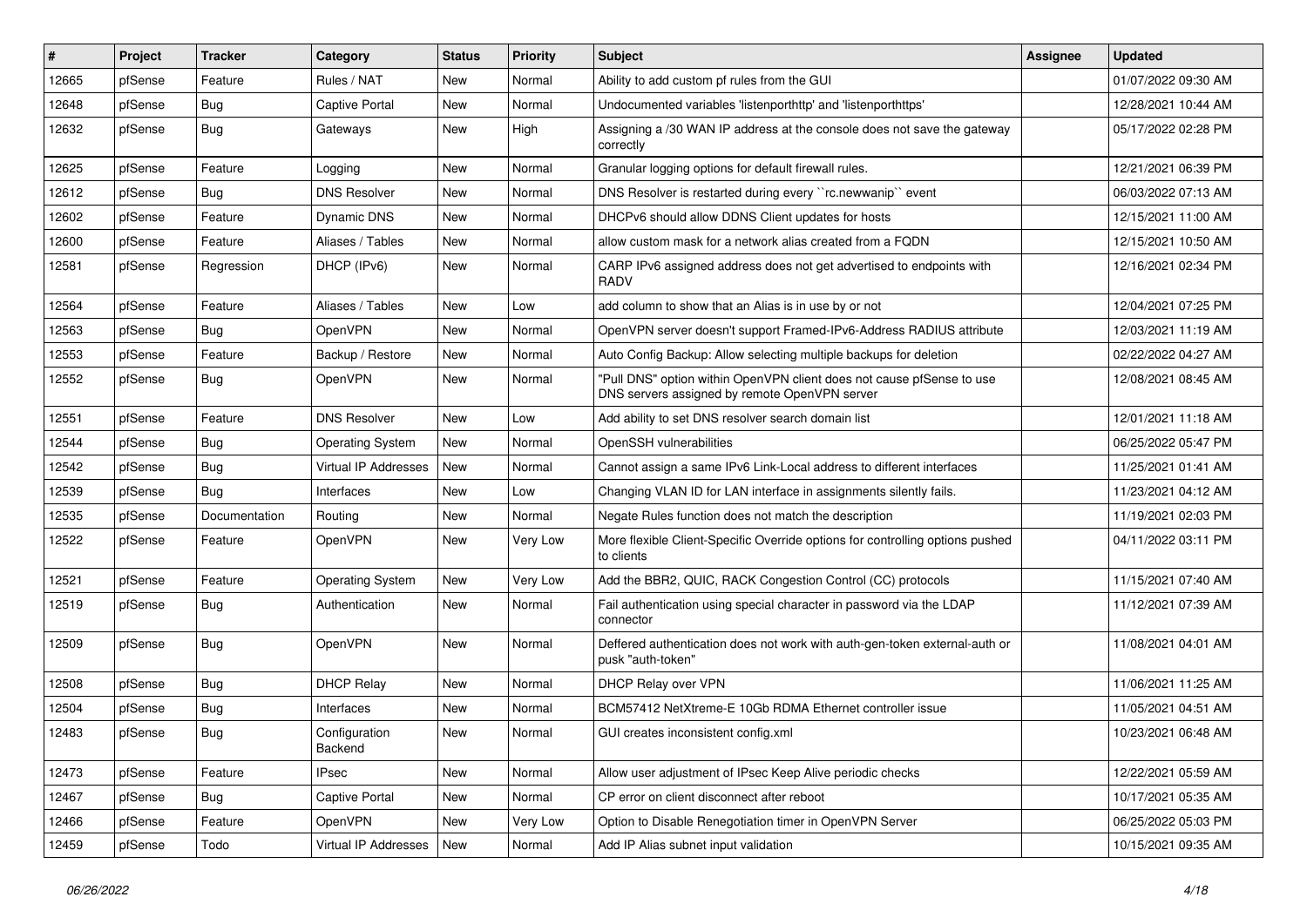| #     | Project | <b>Tracker</b> | Category                        | <b>Status</b> | <b>Priority</b> | Subject                                                                                                                          | <b>Assignee</b> | <b>Updated</b>      |
|-------|---------|----------------|---------------------------------|---------------|-----------------|----------------------------------------------------------------------------------------------------------------------------------|-----------------|---------------------|
| 12458 | pfSense | Feature        | Authentication                  | New           | Normal          | Use "unixHomeDirectory" instead of "homeDirectory" when LDAP<br>authentication server is Active Directory                        |                 | 10/15/2021 08:18 AM |
| 12451 | pfSense | Bug            | <b>Virtual IP Addresses</b>     | New           | Normal          | deleteVIP() does not check RFC2136 Update Source                                                                                 |                 | 10/13/2021 10:06 AM |
| 12436 | pfSense | Bug            | PPPoE Server                    | New           | Normal          | Pppoe server config gui does not allow setting of chap authentication, and<br>sets the network start address for allocation to 0 |                 | 10/21/2021 08:15 AM |
| 12421 | pfSense | Bug            | Rules / NAT                     | New           | Normal          | IPV6 limiter bug                                                                                                                 |                 | 10/02/2021 08:44 AM |
| 12401 | pfSense | <b>Bug</b>     | <b>Traffic Graphs</b>           | New           | Normal          | Traffic graphs with untagged and tagged VLAN on same interface                                                                   |                 | 09/23/2021 09:18 PM |
| 12393 | pfSense | Bug            | <b>Traffic Shaper</b><br>(ALTQ) | New           | Low             | Priority of qOthersLow higher than default queues                                                                                |                 | 09/21/2021 02:48 PM |
| 12382 | pfSense | Regression     | OpenVPN                         | New           | Normal          | Certificate Depth checking creates OpenVPN micro-outages every time a<br>user authenticates after 2.5.2 upgrade                  |                 | 01/17/2022 04:17 AM |
| 12370 | pfSense | Feature        | Rules / NAT                     | New           | Low             | Add limiters to Queue column on firewall rule list                                                                               |                 | 09/14/2021 07:37 AM |
| 12367 | pfSense | Todo           | Installer                       | New           | Normal          | ZFS: Do not show memstick disk on target list                                                                                    |                 | 09/13/2021 07:37 AM |
| 12357 | pfSense | Bug            | Captive Portal                  | New           | Normal          | Captive Portal popup Logout button loads full login page in popup when<br>clicked                                                |                 | 10/27/2021 12:10 PM |
| 12343 | pfSense | Feature        | <b>Diagnostics</b>              | <b>New</b>    | Low             | Real time traffic monitoring                                                                                                     |                 | 09/06/2021 01:26 PM |
| 12300 | pfSense | Feature        | Hardware / Drivers              | New           | Normal          | Add Aquantia Atlantic driver to pfsense                                                                                          |                 | 09/14/2021 06:49 AM |
| 12283 | pfSense | Bug            | Authentication                  | New           | Normal          | LDAP/RADIUS authentication servers configuration does not allow source<br>IP address to be specified                             |                 | 08/20/2021 01:15 AM |
| 12259 | pfSense | Bug            | <b>Operating System</b>         | New           | Normal          | Intel em NICs Suffering Performance Degradation on FreeBSD12                                                                     |                 | 02/25/2022 09:28 PM |
| 12249 | pfSense | Bug            | Backup / Restore                | <b>New</b>    | Normal          | HAProxy causing failed ACB backups                                                                                               |                 | 11/15/2021 11:58 PM |
| 12248 | pfSense | Feature        | Package System                  | <b>New</b>    | Low             | Package Update Availability Notification                                                                                         |                 | 11/28/2021 10:02 AM |
| 12243 | pfSense | Todo           | Package System                  | <b>New</b>    | Normal          | Implement "``plugin_interfaces()``                                                                                               |                 | 02/07/2022 03:50 AM |
| 12190 | pfSense | Feature        | Rules / NAT                     | <b>New</b>    | Normal          | Add ability to reference ipv6 prefix in firewall rules and aliases                                                               |                 | 08/05/2021 01:47 PM |
| 12183 | pfSense | Regression     | Interfaces                      | New           | Low             | Changing MAC address for PPP parent interface stopped working                                                                    |                 | 04/20/2022 04:16 PM |
| 12139 | pfSense | Feature        | <b>DNS Forwarder</b>            | New           | Normal          | Add support in for specifying a DNSMASQ configuration file                                                                       |                 | 07/16/2021 09:45 PM |
| 12122 | pfSense | Bug            | Web Interface                   | New           | Normal          | Perform greedy actions asychronously                                                                                             |                 | 07/10/2021 01:10 PM |
| 12121 | pfSense | Feature        | OpenVPN                         | New           | Normal          | Wider "local network(s)" fields in OpenVPN server configuration                                                                  |                 | 07/19/2021 07:37 AM |
| 12120 | pfSense | Feature        | <b>DHCP Relay</b>               | New           | Normal          | Permit several sets of destination DHCP servers in DHCP relay                                                                    |                 | 07/11/2021 05:41 PM |
| 12095 | pfSense | Bug            | Authentication                  | New           | Normal          | Memory leak in pcscd                                                                                                             |                 | 06/01/2022 01:01 PM |
| 12091 | pfSense | Feature        | Authentication                  | New           | Normal          | RFE: Add support for sssd authentication                                                                                         |                 | 12/10/2021 04:55 PM |
| 12077 | pfSense | Feature        | Gateways                        | New           | Normal          | Allow stick-connections per gateway group                                                                                        |                 | 06/24/2021 08:45 AM |
| 12070 | pfSense | <b>Bug</b>     | DHCP (IPv4)                     | New           | Low             | VLAN0 for WAN DHCP                                                                                                               |                 | 12/23/2021 04:31 PM |
| 12067 | pfSense | Bug            | DHCP (IPv4)                     | New           | Very Low        | <b>DHCP Monitoring Statistics Error</b>                                                                                          |                 | 06/21/2021 08:39 AM |
| 12066 | pfSense | Feature        | <b>Operating System</b>         | New           | Very Low        | Include man and man pages for all core programs and packages                                                                     |                 | 06/21/2021 07:44 AM |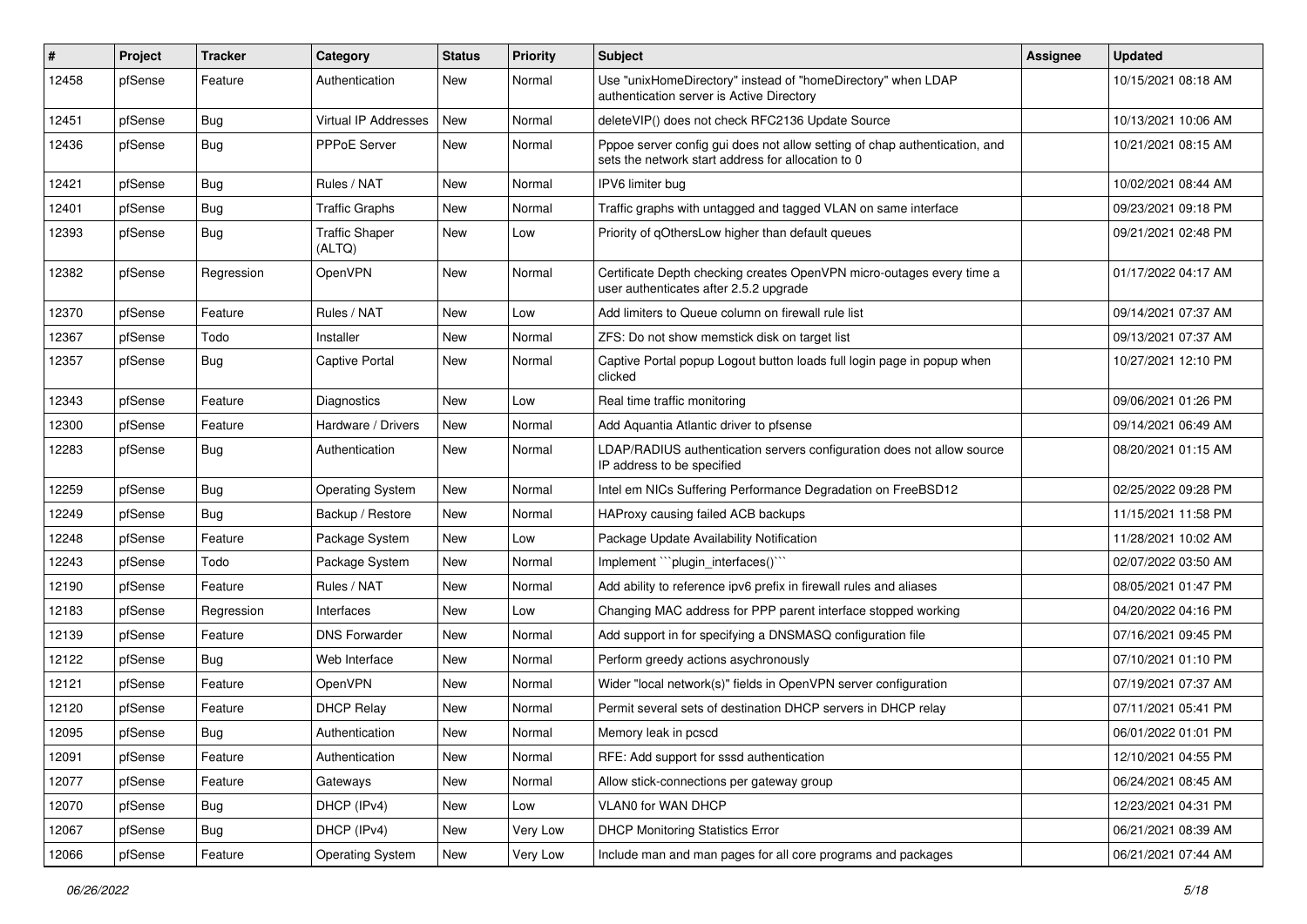| #     | Project | <b>Tracker</b> | Category            | <b>Status</b> | <b>Priority</b> | Subject                                                                                                                                                                                         | <b>Assignee</b> | <b>Updated</b>      |
|-------|---------|----------------|---------------------|---------------|-----------------|-------------------------------------------------------------------------------------------------------------------------------------------------------------------------------------------------|-----------------|---------------------|
| 12056 | pfSense | Bug            | Logging             | New           | Normal          | Filterlog says "Unknown Option %u"                                                                                                                                                              |                 | 06/18/2021 05:51 AM |
| 12025 | pfSense | Todo           | Web Interface       | New           | Very Low        | Add 1:1 Validation to Notify Someone They are 1:1 NAT'ing an Interface<br>Address                                                                                                               |                 | 06/11/2021 10:05 AM |
| 12013 | pfSense | Bug            | Logging             | New           | Low             | Reading log data is inefficient in certain cases                                                                                                                                                |                 | 06/08/2021 07:35 AM |
| 11974 | pfSense | Feature        | <b>XMLRPC</b>       | New           | Normal          | XMLRPC synchronization for igmmproxy settings                                                                                                                                                   |                 | 05/29/2021 03:58 PM |
| 11956 | pfSense | Feature        | Web Interface       | New           | Normal          | "add" button in the top of pages with many user-added items                                                                                                                                     |                 | 07/10/2021 01:01 PM |
| 11954 | pfSense | Feature        | <b>IGMP Proxy</b>   | New           | Normal          | <b>Multicast limits</b>                                                                                                                                                                         |                 | 05/25/2021 12:36 AM |
| 11953 | pfSense | Bug            | <b>IGMP Proxy</b>   | New           | Normal          | XG-1541 crashes when igmpproxy is enabled and network interfaces status<br>change                                                                                                               |                 | 05/24/2021 04:55 PM |
| 11925 | pfSense | Bug            | <b>OpenVPN</b>      | <b>New</b>    | Normal          | Calling-Station-Id always set to WAN IP                                                                                                                                                         |                 | 05/14/2021 09:27 AM |
| 11921 | pfSense | Feature        | <b>DNS Resolver</b> | New           | Very Low        | Feature Request: Compile unbound with EDNS Client Subnet (ECS)<br>module (--enable-subnet)                                                                                                      |                 | 05/14/2021 07:29 AM |
| 11876 | pfSense | Feature        | Hardware / Drivers  | New           | Normal          | OpenSSL does not use QAT acceleration on pfSense Plus<br>21.02-RELEASE-p1 or 21.05-DEVELOPMENT                                                                                                  |                 | 05/03/2021 08:02 AM |
| 11872 | pfSense | Bug            | Interfaces          | New           | Normal          | gif interfaces reporting incorrect traffic counters                                                                                                                                             |                 | 12/30/2021 04:00 AM |
| 11870 | pfSense | Regression     | Interfaces          | New           | Normal          | Setting MTU on VLAN does not set MTU on parent interface in 2.5.1                                                                                                                               |                 | 05/02/2021 05:48 AM |
| 11856 | pfSense | Feature        | Diagnostics         | New           | Normal          | Replace/add Alias or DNS names for known LAN addresses in the State<br>table                                                                                                                    |                 | 04/27/2021 08:01 AM |
| 11786 | pfSense | Bug            | <b>Services</b>     | New           | Normal          | SSH incomplete setup and startup fail while recovering XML backup in a<br>fresh install of pfSense 2.5.0                                                                                        |                 | 04/17/2021 01:36 PM |
| 11778 | pfSense | Bug            | OpenVPN             | <b>New</b>    | Normal          | OpenVPN uses 100% CPU after experiencing packet loss                                                                                                                                            |                 | 02/28/2022 07:38 AM |
| 11761 | pfSense | Bug            | L2TP                | New           | Normal          | L2TP/IPsec VPN : PPP LCP negotiation occurs before user authentication                                                                                                                          |                 | 03/31/2021 04:52 AM |
| 11759 | pfSense | <b>Bug</b>     | Dashboard           | New           | Normal          | Traffic graphs on dashboard double upload on pppoe links                                                                                                                                        |                 | 12/30/2021 04:00 AM |
| 11757 | pfSense | Feature        | <b>XMLRPC</b>       | <b>New</b>    | Normal          | Allow XMLRPC sync to bypass default auth server in favor of local database                                                                                                                      |                 | 03/30/2021 03:18 PM |
| 11731 | pfSense | Bug            | Hardware / Drivers  | New           | Normal          | Missing support for Realtek USB NICs                                                                                                                                                            |                 | 03/30/2021 04:32 AM |
| 11730 | pfSense | Bug            | Web Interface       | New           | Normal          | Improve visibility of option selections in dark themes                                                                                                                                          |                 | 03/25/2021 09:38 PM |
| 11724 | pfSense | Bug            | Package System      | New           | Normal          | Packages unexpectedly removed when changing update branches                                                                                                                                     |                 | 03/29/2021 08:09 AM |
| 11717 | pfSense | <b>Bug</b>     | Rules / NAT         | New           | Normal          | Incorrect port forwarding rules if Destination port alias is not equal to<br>Redirect target port alias                                                                                         |                 | 03/22/2021 06:06 AM |
| 11715 | pfSense | Bug            | OpenVPN             | New           | Normal          | OpenVPN MTU                                                                                                                                                                                     |                 | 03/22/2021 01:35 AM |
| 11666 | pfSense | <b>Bug</b>     | Logging             | New           | Normal          | GUI Firewall log search not parsing filter.log beyond hard coded limit                                                                                                                          |                 | 03/12/2021 11:38 AM |
| 11657 | pfSense | Bug            | Interfaces          | New           | Normal          | netmap_ring_reinit error                                                                                                                                                                        |                 | 03/18/2021 10:32 PM |
| 11641 | pfSense | <b>Bug</b>     | Interfaces          | New           | Normal          | On xn based interfaces without the VLANMTU flag the first VLAN tag<br>defined does not follow the parent interface MTU settings. All subsequent<br>VLAN tags follow the parent interface's MTU. |                 | 03/09/2021 06:42 PM |
| 11625 | pfSense | Feature        | <b>OpenVPN</b>      | New           | Normal          | Cisco-AVPair aliases support                                                                                                                                                                    |                 | 03/05/2021 12:35 AM |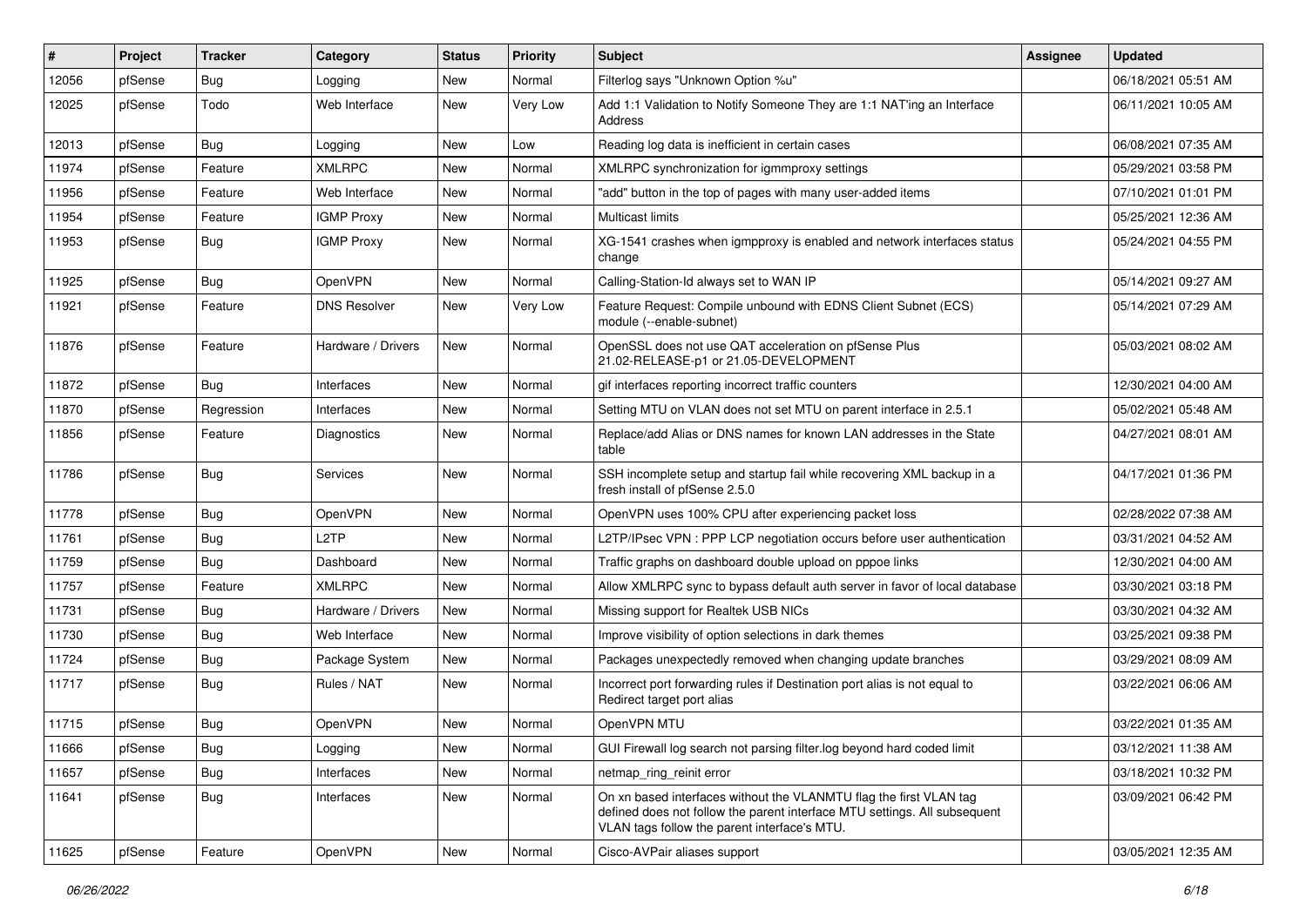| $\pmb{\sharp}$ | Project | <b>Tracker</b> | Category                | <b>Status</b> | <b>Priority</b> | Subject                                                                                                                          | <b>Assignee</b> | <b>Updated</b>      |
|----------------|---------|----------------|-------------------------|---------------|-----------------|----------------------------------------------------------------------------------------------------------------------------------|-----------------|---------------------|
| 11619          | pfSense | <b>Bug</b>     | Upgrade                 | New           | Normal          | Unable to upgrade 2.4.4-p3 to 2.5/21.02-p1                                                                                       |                 | 08/15/2021 10:00 AM |
| 11604          | pfSense | Feature        | WireGuard               | New           | Normal          | WireGuard Dynamic Listen Port Randomization                                                                                      |                 | 03/19/2021 10:59 AM |
| 11588          | pfSense | Feature        | WireGuard               | New           | Low             | Automatically suggest next IP address in Wireguard interface subnet when<br>creating a peer                                      |                 | 12/22/2021 03:35 AM |
| 11566          | pfSense | <b>Bug</b>     | Web Interface           | <b>New</b>    | Low             | Firewall Maximum Table Entries "default size" is whatever is entered                                                             |                 | 02/27/2021 10:01 AM |
| 11556          | pfSense | Bug            | Rules / NAT             | New           | Normal          | Kill all states associated with a NAT address                                                                                    |                 | 03/19/2021 10:29 AM |
| 11548          | pfSense | Bug            | Rules / NAT             | New           | Normal          | "rule expands to no valid combination" error from port forward automatic<br>rule mixing IPv4 and IPv6 elements                   |                 | 02/27/2021 03:18 PM |
| 11541          | pfSense | Bug            | OpenVPN                 | <b>New</b>    | Normal          | OpenVPN status does not work properly when set to TCP and Concurrent<br>Connections = 1                                          |                 | 03/02/2021 02:27 PM |
| 11503          | pfSense | Bug            | OpenVPN                 | <b>New</b>    | Normal          | Using multiple authentication backends on an OpenVPN server fails                                                                |                 | 02/23/2021 12:23 PM |
| 11473          | pfSense | <b>Bug</b>     | Web Interface           | New           | Normal          | System Activity shows invalid data on SG-3100                                                                                    |                 | 02/19/2021 08:12 PM |
| 11440          | pfSense | Feature        | Web Interface           | <b>New</b>    | Low             | Expand collapsed sections by clicking anywhere on header                                                                         |                 | 10/28/2021 01:35 PM |
| 11438          | pfSense | Feature        | Hardware / Drivers      | New           | Low             | Allow multiple cryptographic accelerator modules to be loaded at the same<br>time                                                |                 | 02/18/2021 12:40 PM |
| 11430          | pfSense | Bug            | Interfaces              | New           | Normal          | PHP console spam after Assigning Interfaces                                                                                      |                 | 10/09/2021 10:37 AM |
| 11429          | pfSense | <b>Bug</b>     | Web Interface           | New           | Normal          | System Log / Settings form activates "Reset Log Files" button on enter                                                           |                 | 10/28/2021 01:35 PM |
| 11418          | pfSense | Bug            | <b>IPsec</b>            | New           | <b>Very Low</b> | 'NAT-T: Force' is broken for IPv6 IPsec                                                                                          |                 | 02/16/2021 08:25 AM |
| 11412          | pfSense | Bug            | Interfaces              | New           | Normal          | LLDPD Package Doesn't Work with Switchports                                                                                      |                 | 02/12/2021 08:12 PM |
| 11379          | pfSense | Feature        | <b>Captive Portal</b>   | <b>New</b>    | Normal          | <b>Template Roll Printer</b>                                                                                                     |                 | 02/07/2021 05:26 AM |
| 11369          | pfSense | Feature        | <b>Operating System</b> | <b>New</b>    | Low             | add Enabling IPv6 Source Address Validation support                                                                              |                 | 02/04/2021 10:03 AM |
| 11363          | pfSense | Bug            | Installer               | New           | Normal          | Clean Install 2.5.0 fails due to hardware incompability                                                                          |                 | 02/04/2021 11:06 AM |
| 11335          | pfSense | <b>Bug</b>     | Interfaces              | New           | Normal          | Spoofing the MAC on a LAGG interface does not work for some NIC types.                                                           |                 | 01/29/2021 09:10 AM |
| 11324          | pfSense | Feature        | Logging                 | <b>New</b>    | Normal          | Separate syslog "Remote log servers" Parameters                                                                                  |                 | 01/27/2021 10:47 AM |
| 11302          | pfSense | Feature        | WireGuard               | New           | Normal          | WireGuard XMLRPC sync                                                                                                            |                 | 03/19/2021 10:59 AM |
| 11280          | pfSense | Todo           | WireGuard               | New           | Normal          | Add WireGuard to ALTQ list                                                                                                       |                 | 04/27/2021 12:32 PM |
| 11270          | pfSense | Feature        | VPN (Multiple Types)    | New           | Low             | Consider integrating Nebula mesh VPN                                                                                             |                 | 01/20/2021 03:34 PM |
| 11268          | pfSense | <b>Bug</b>     | Web Interface           | New           | Normal          | Cookie named 'id' prevents Edit form fields being set properly                                                                   |                 | 09/03/2021 06:16 AM |
| 11262          | pfSense | Feature        | Rules / NAT             | New           | Normal          | Time Based Rules - selects all days in the current month                                                                         |                 | 04/27/2021 12:32 PM |
| 11257          | pfSense | Feature        | Upgrade                 | New           | Normal          | Installed Packages: Update all button                                                                                            |                 | 01/18/2021 10:45 AM |
| 11243          | pfSense | Feature        | Interfaces              | New           | Normal          | individual pfctl snort2c tables per interface only blocking IPs for specific<br>interface when a rule triggers in snort/suricata |                 | 01/14/2021 03:02 PM |
| 11232          | pfSense | Bug            | <b>Operating System</b> | New           | Normal          | Fix pfSense_fsync                                                                                                                |                 | 01/08/2021 08:53 AM |
| 11213          | pfSense | Feature        | Gateways                | New           | Low             | Option to mark gateway as down directly from Table                                                                               |                 | 01/03/2021 07:09 AM |
| 11203          | pfSense | Bug            | Certificates            | New           | Normal          | certificate manager very slow                                                                                                    |                 | 12/31/2020 11:57 AM |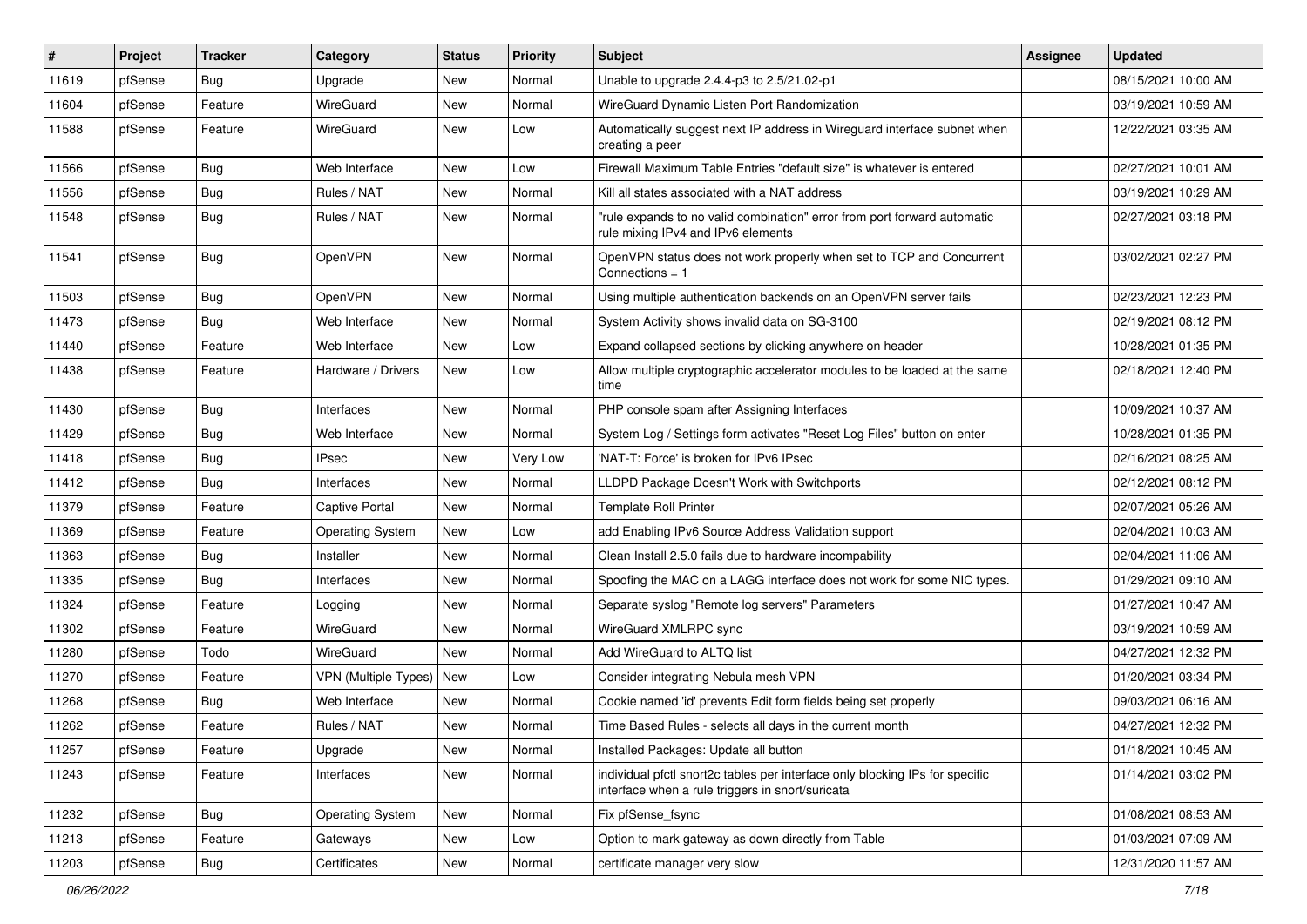| ∦     | Project | <b>Tracker</b> | Category                        | <b>Status</b> | <b>Priority</b> | Subject                                                                                      | Assignee | <b>Updated</b>      |
|-------|---------|----------------|---------------------------------|---------------|-----------------|----------------------------------------------------------------------------------------------|----------|---------------------|
| 11189 | pfSense | Feature        | Captive Portal                  | <b>New</b>    | Normal          | Captive Portal - Tarpit option                                                               |          | 12/23/2020 06:44 PM |
| 11184 | pfSense | Bug            | FreeBSD                         | New           | Normal          | PF: State policy cannot be configurable                                                      |          | 02/09/2021 02:43 AM |
| 11177 | pfSense | Bug            | Dynamic DNS                     | New           | Normal          | DDNSv6 not using Check IP Services                                                           |          | 12/21/2020 05:02 AM |
| 11169 | pfSense | Feature        | Interfaces                      | New           | <b>Very Low</b> | Changing interface index order                                                               |          | 12/17/2020 05:44 AM |
| 11149 | pfSense | Bug            | <b>DHCP Relay</b>               | New           | Normal          | DHCP relay won't start with DHCP server behind gateway                                       |          | 03/22/2021 05:13 AM |
| 11147 | pfSense | Bug            | Dynamic DNS                     | New           | Normal          | Domeneshop DynDNS IPv4 and IPv6                                                              |          | 12/09/2020 11:47 PM |
| 11139 | pfSense | Documentation  | Interfaces                      | New           | Normal          | <b>Bridges and VLANs</b>                                                                     |          | 12/07/2020 12:32 PM |
| 11110 | pfSense | Bug            | Backup / Restore                | New           | Normal          | Backup file should be checked before restoring a specific area                               |          | 12/05/2020 02:50 PM |
| 11093 | pfSense | Bug            | Wireless                        | New           | Low             | ral(4) driver non-functional in arm64                                                        |          | 11/21/2020 10:45 AM |
| 11084 | pfSense | Feature        | Dynamic DNS                     | <b>New</b>    | Normal          | Dynamic DNS include option to specify virtual IP addresses                                   |          | 11/19/2020 01:26 PM |
| 11056 | pfSense | Feature        | Interfaces                      | New           | Normal          | Add option to disable flow-control on interfaces in GUI                                      |          | 11/11/2020 04:41 PM |
| 11004 | pfSense | Feature        | DHCP (IPv4)                     | <b>New</b>    | Low             | DHCP reservations with no IP address show entries in DHCP leases                             |          | 10/26/2020 07:22 AM |
| 10995 | pfSense | Feature        | <b>Operating System</b>         | New           | Low             | Remove VMware MSI-X from the PCI blacklist.                                                  |          | 10/20/2020 11:40 AM |
| 10980 | pfSense | Bug            | <b>Operating System</b>         | New           | Normal          | rc.local is executed at login by rc.initial, and not at boot time.                           |          | 10/19/2020 09:39 AM |
| 10962 | pfSense | Feature        | Dynamic DNS                     | New           | Normal          | Add Cpanel support for Dynamic DNS Clients                                                   |          | 12/28/2020 01:56 PM |
| 10952 | pfSense | Bug            | Rules / NAT                     | New           | Low             | Inconsistency in Subnet Defaults Between Firewall Rules and Interface<br>Address Assignments |          | 10/09/2020 12:50 PM |
| 10918 | pfSense | Feature        | Aliases / Tables                | New           | Low             | IP Aliases de-duplication                                                                    |          | 12/13/2020 11:37 PM |
| 10890 | pfSense | Feature        | Interfaces                      | New           | Normal          | Allow multiple assigned interfaces to track status of a single switch port                   |          | 09/14/2020 07:20 AM |
| 10843 | pfSense | Feature        | Authentication                  | New           | Normal          | Allow user manager settings to specify multiple authentication servers                       |          | 01/13/2022 07:22 AM |
| 10839 | pfSense | Feature        | <b>Traffic Shaper</b><br>(ALTQ) | New           | Normal          | Add popular messengers to the Traffic Shaper Wizard                                          |          | 08/18/2020 10:07 AM |
| 10833 | pfSense | Bug            | Configuration<br>Backend        | New           | Normal          | unbound exits on configuration error when link status flaps on LAN interface                 |          | 08/13/2020 11:53 PM |
| 10822 | pfSense | Bug            | DHCP (IPv6)                     | New           | Normal          | Deprecated IPv6 prefix won't be announced as deprecated to clients                           |          | 08/10/2020 09:23 AM |
| 10805 | pfSense | Feature        | Hardware / Drivers              | New           | Normal          | Intel QAT (QuickAssist) encryption support for PfSense                                       |          | 07/31/2020 03:13 PM |
| 10802 | pfSense | Feature        | DHCP (IPv4)                     | New           | Very Low        | Seperator for DHCP Static Mapped leases                                                      |          | 07/31/2020 10:30 AM |
| 10765 | pfSense | <b>Bug</b>     | Authentication                  | New           | Normal          | Ampersands in Idap extended query are escaped twice                                          |          | 09/02/2020 07:55 AM |
| 10732 | pfSense | Feature        | High Availability               | New           | Very Low        | Warning banner for secondary HA node                                                         |          | 12/23/2021 03:34 AM |
| 10731 | pfSense | Feature        | XMLRPC                          | New           | Very Low        | XML-sync primary/secondary config flag                                                       |          | 07/06/2020 03:52 PM |
| 10729 | pfSense | <b>Bug</b>     | Package System                  | New           | Normal          | Certificate verification failed for pkg.freebsd.org                                          |          | 07/05/2020 01:12 AM |
| 10726 | pfSense | <b>Bug</b>     | Rules / NAT                     | New           | Normal          | Sticky-connections option is bugged - sticky-address cannot be redefined                     |          | 11/12/2020 10:12 AM |
| 10718 | pfSense | Feature        | Notifications                   | New           | Normal          | Email notifications - add new field to enter a from: name                                    |          | 07/01/2020 09:08 AM |
| 10715 | pfSense | Bug            | <b>DHCP Relay</b>               | New           | Normal          | DHCPv6 relay always uses the "first" IPv6 address of an interface                            |          | 06/29/2020 05:01 AM |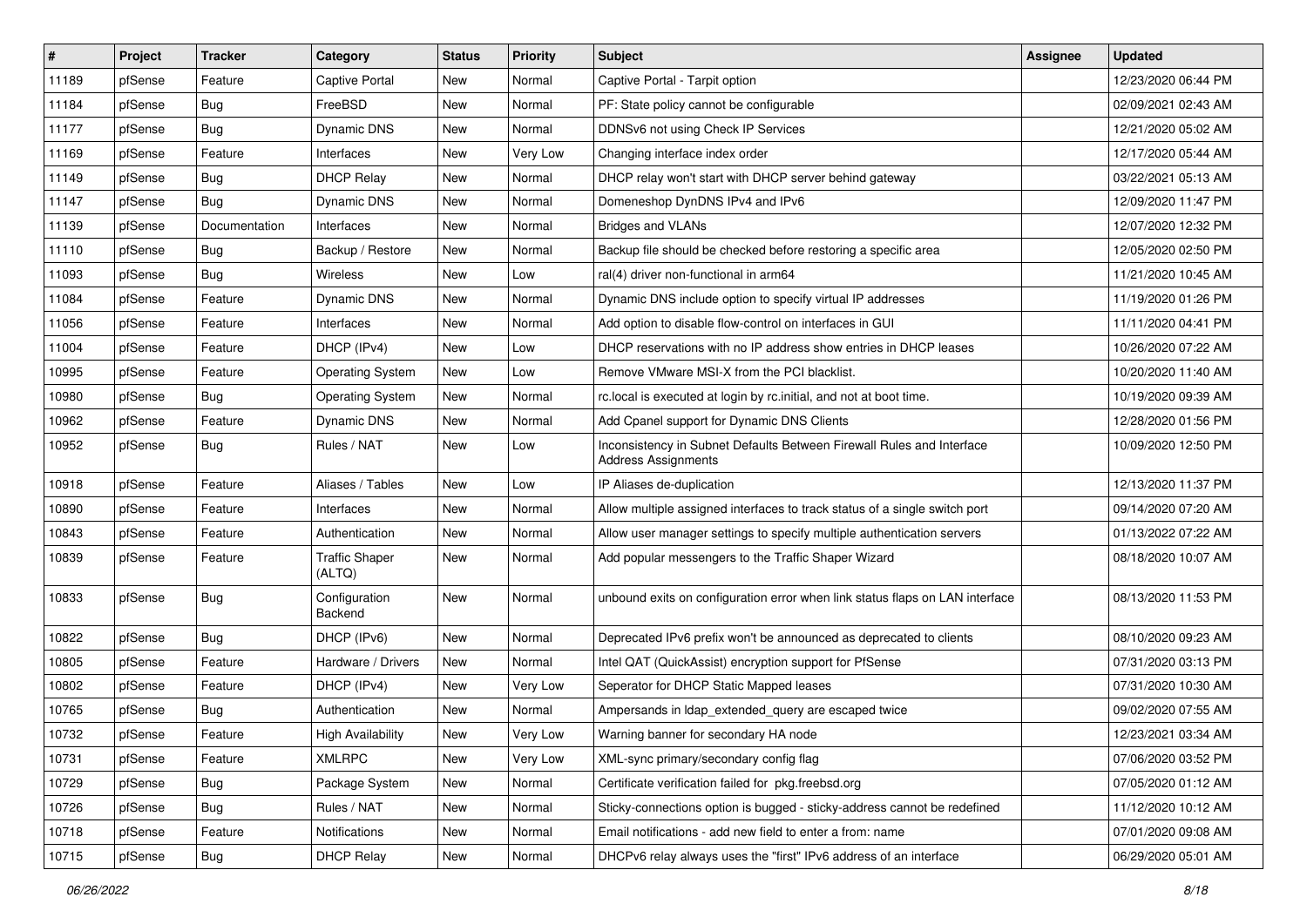| #     | Project | <b>Tracker</b> | Category                     | <b>Status</b> | <b>Priority</b> | Subject                                                                                                         | <b>Assignee</b> | <b>Updated</b>      |
|-------|---------|----------------|------------------------------|---------------|-----------------|-----------------------------------------------------------------------------------------------------------------|-----------------|---------------------|
| 10714 | pfSense | <b>Bug</b>     | DHCP (IPv6)                  | New           | Normal          | radvd only gives out the prefix of the "first" IPv6 address of an interface                                     |                 | 10/06/2020 01:03 PM |
| 10712 | pfSense | Bug            | Rules / NAT                  | New           | Normal          | "default allow LAN IPv6 to any" rule does not work right after boot when<br>using IPv6 PD                       |                 | 06/30/2020 12:17 AM |
| 10701 | pfSense | Bug            | Web Interface                | New           | Very Low        | Firewall Log too wide with Rule Description Column                                                              |                 | 06/25/2020 07:36 AM |
| 10690 | pfSense | Bug            | Installer                    | <b>New</b>    | Low             | Not possible to make UFS install on ZFS formatted drive                                                         |                 | 04/21/2022 12:39 PM |
| 10671 | pfSense | Bug            | <b>Operating System</b>      | New           | Normal          | pfsense 2.4.5 1 does not boot on Gen2 2012R2 HyperV VM                                                          |                 | 05/09/2021 06:39 AM |
| 10651 | pfSense | Feature        | OpenVPN                      | New           | Normal          | Remove/replace deprecated OpenVPN options                                                                       |                 | 06/10/2020 11:32 AM |
| 10645 | pfSense | Feature        | Package System               | New           | <b>Very Low</b> | Choosing active repo after restoring config but before starting pkgs<br>auto-installing                         |                 | 09/22/2020 01:04 PM |
| 10624 | pfSense | Bug            | <b>DNS Resolver</b>          | New           | Normal          | Unbound configuration memory leak with python module + register DHCP<br>leases active                           |                 | 02/26/2021 10:27 AM |
| 10584 | pfSense | Bug            | Hardware / Drivers           | New           | Normal          | SG-3100 with M.2: shutdown instead of reboot                                                                    |                 | 07/21/2020 03:08 AM |
| 10581 | pfSense | Feature        | Logging                      | New           | Normal          | Provide ability to disable nginx access logging to remote syslog server                                         |                 | 05/21/2020 08:36 PM |
| 10544 | pfSense | Bug            | User Manager /<br>Privileges | New           | Normal          | It's not possible to add a user to group operator using the gui                                                 |                 | 04/21/2022 12:39 PM |
| 10530 | pfSense | Bug            | Upgrade                      | <b>New</b>    | Normal          | Convert config version to be based on product version                                                           |                 | 04/21/2022 12:39 PM |
| 10514 | pfSense | Feature        | Web Interface                | New           | Normal          | Add to every page an unparsed Notes field for administrative reference                                          |                 | 04/30/2020 06:32 PM |
| 10513 | pfSense | <b>Bug</b>     | Rules / NAT                  | New           | Normal          | State issues with policy routing and HA failover                                                                |                 | 04/21/2022 12:39 PM |
| 10493 | pfSense | <b>Bug</b>     | <b>IPsec</b>                 | <b>New</b>    | Normal          | filter_get_vpns_list() issues                                                                                   |                 | 05/06/2020 01:07 AM |
| 10468 | pfSense | Feature        | Web Interface                | New           | Normal          | Allow to download log files from WebGUI                                                                         |                 | 04/17/2020 06:17 AM |
| 10467 | pfSense | Feature        | Notifications                | New           | <b>Very Low</b> | Email alert functionality for system health                                                                     |                 | 05/21/2020 06:02 AM |
| 10464 | pfSense | Todo           | Upgrade                      | New           | Low             | Disallow package updates when a system update is available                                                      |                 | 04/21/2022 12:39 PM |
| 10446 | pfSense | Feature        | Rules / NAT                  | New           | Very Low        | VIP address is not shown in firewall rules                                                                      |                 | 06/09/2022 02:07 PM |
| 10404 | pfSense | Feature        | <b>NTPD</b>                  | New           | Normal          | Consider using chrony for NTP services                                                                          |                 | 11/23/2021 06:59 PM |
| 10401 | pfSense | Feature        | Dashboard                    | New           | Normal          | Request: ability to sort/separate stopped/running Service(s) on Dashboard<br>-> Services Status widget          |                 | 03/31/2020 04:48 PM |
| 10395 | pfSense | Feature        | Dashboard                    | New           | Low             | Add Dashboard System Information support for more PC Engines APU<br>boards                                      |                 | 02/17/2022 01:02 AM |
| 10352 | pfSense | Bug            | Authentication               | New           | <b>Very Low</b> | RADIUS authentication fails with MSCHAPv1 or MSCHAPv2 when<br>passwords contain international characters        |                 | 06/20/2022 04:04 PM |
| 10345 | pfSense | Feature        | DHCP (IPv4)                  | New           | Normal          | DHCP lease distinction between online and offline                                                               |                 | 03/16/2020 07:56 AM |
| 10342 | pfSense | Bug            | <b>DNS Resolver</b>          | New           | Normal          | Unbound domain overrides stop resolving periodically. They only resume<br>after the service has been restarted. |                 | 03/13/2020 10:35 AM |
| 10325 | pfSense | Bug            | Notifications                | New           | Normal          | System/Advanced/Notifications/E-Mail - SMTP Notification E-Mail auth<br>password Unexpected Bahaviour           |                 | 10/30/2020 08:17 AM |
| 10312 | pfSense | Feature        | Rules / NAT                  | New           | Low             | Reordering of NAT rules without dragging                                                                        |                 | 03/03/2020 07:28 AM |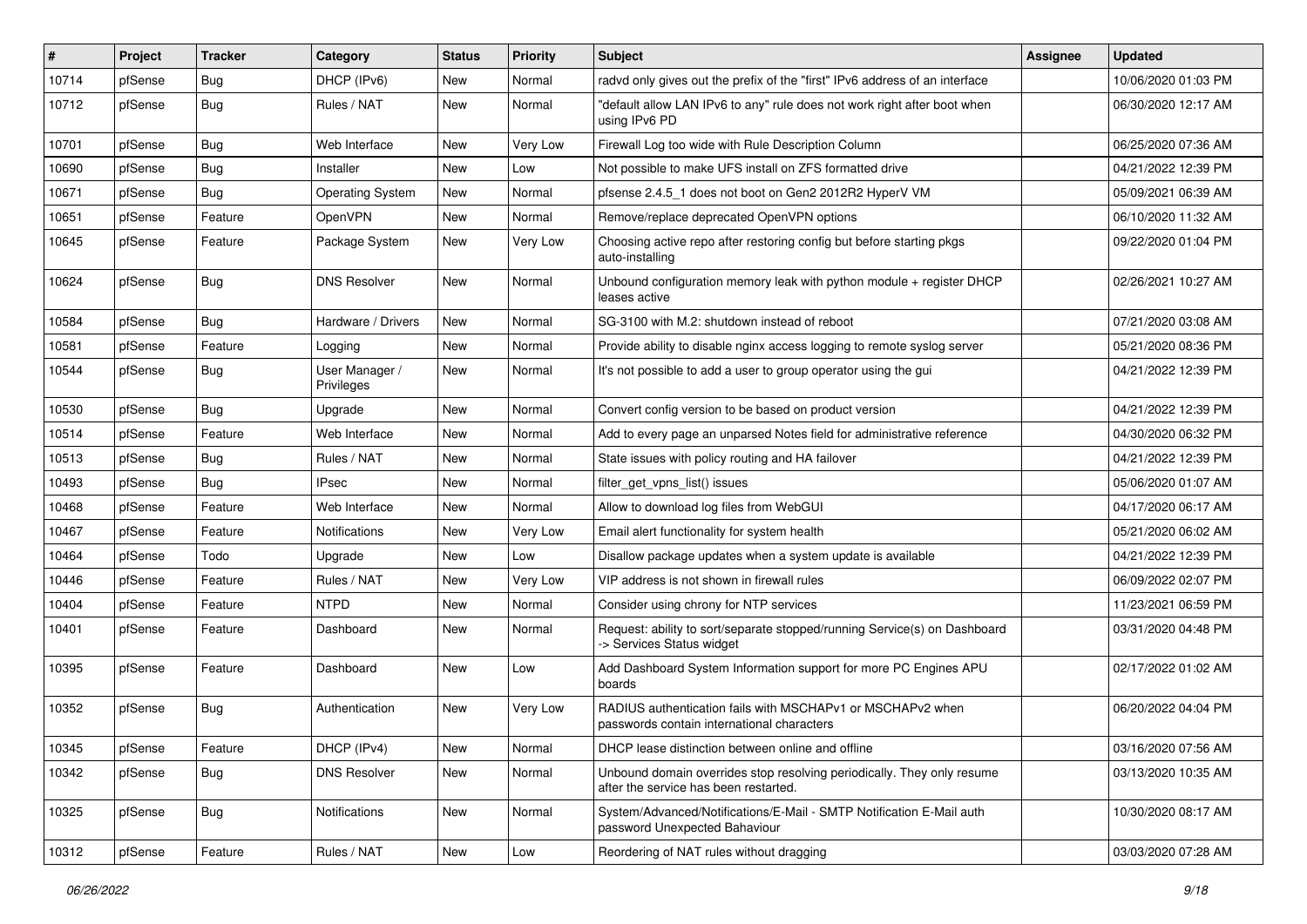| ∦     | Project | <b>Tracker</b> | Category                | <b>Status</b> | <b>Priority</b> | Subject                                                                                                           | Assignee | <b>Updated</b>      |
|-------|---------|----------------|-------------------------|---------------|-----------------|-------------------------------------------------------------------------------------------------------------------|----------|---------------------|
| 10311 | pfSense | Bug            | OpenVPN                 | New           | Normal          | Too low net.link.ifqmaxlen causes packet drop under load when using<br>OpenVPN inside bridge interface under load |          | 08/10/2021 03:10 AM |
| 10310 | pfSense | Bug            | Upgrade                 | New           | Normal          | Systems with low RAM and several packages may temporarily fail to load<br>large tables after an upgrade           |          | 03/03/2020 07:55 AM |
| 10290 | pfSense | Feature        | Aliases / Tables        | New           | <b>Very Low</b> | Firewall Aliases Add button on top of list                                                                        |          | 07/10/2021 01:03 PM |
| 10280 | pfSense | Feature        | Dashboard               | New           | Low             | <b>DHCP Leases widget</b>                                                                                         |          | 11/07/2020 09:18 PM |
| 10277 | pfSense | Bug            | Web Interface           | New           | Normal          | Sorting the log entries does not use year value                                                                   |          | 02/24/2020 07:46 AM |
| 10271 | pfSense | Bug            | Web Interface           | New           | Normal          | Large number of VLAN/LANs make "Interfaces" menu hard to access                                                   |          | 02/20/2020 04:46 AM |
| 10258 | pfSense | Feature        | Certificates            | New           | Very Low        | allow to sign CA                                                                                                  |          | 02/20/2020 04:20 AM |
| 10250 | pfSense | Feature        | DHCP (IPv4)             | New           | <b>Very Low</b> | DHCP lease view by interface                                                                                      |          | 02/11/2020 07:47 AM |
| 10238 | pfSense | Feature        | <b>Operating System</b> | New           | Very Low        | Periodic Scrub of ZFS filesystem                                                                                  |          | 12/31/2020 03:02 PM |
| 10237 | pfSense | Feature        | Upgrade                 | New           | Normal          | Take ZFS snapshot on Upgrade                                                                                      |          | 04/07/2020 03:58 PM |
| 10223 | pfSense | Feature        | Interfaces              | <b>New</b>    | Normal          | Add the ability to create additional loopback interfaces                                                          |          | 12/15/2020 04:35 PM |
| 10204 | pfSense | Feature        | Interfaces              | New           | Low             | Possible clarification of Track IPv6 Interface Subnet ID                                                          |          | 01/23/2020 01:04 PM |
| 10150 | pfSense | Bug            | <b>IGMP Proxy</b>       | New           | Normal          | IGMP Proxy does not scale to hundreds of streams                                                                  |          | 01/03/2020 02:56 AM |
| 10144 | pfSense | Feature        | Web Interface           | New           | Low             | Default Sort Order, DHCP Leases                                                                                   |          | 12/31/2019 06:47 PM |
| 10143 | pfSense | <b>Bug</b>     | <b>DNS Resolver</b>     | New           | Normal          | System hostname DNS entry is assigned to the wrong IP on multi-wan<br>setups                                      |          | 12/31/2019 02:33 PM |
| 10137 | pfSense | Feature        | Package System          | <b>New</b>    | Normal          | net-mgmt/arpwatch: Update to 3.0                                                                                  |          | 12/30/2019 05:16 PM |
| 10000 | pfSense | Bug            | Dynamic DNS             | New           | Normal          | Azure Dynamic DNS A and AAAA Records for Apex Zone                                                                |          | 03/31/2020 09:03 AM |
| 9942  | pfSense | Feature        | <b>Operating System</b> | New           | Normal          | Give pfSense the possibility to change the keyboard Layout for console<br>users                                   |          | 01/22/2021 02:33 AM |
| 9937  | pfSense | Feature        | Authentication          | <b>New</b>    | Normal          | OpenVPN Login User Privilege                                                                                      |          | 11/29/2019 08:46 AM |
| 9887  | pfSense | Bug            | Rules / NAT             | New           | Low             | Rule separator positions change when deleting multiple rules                                                      |          | 05/10/2022 03:11 PM |
| 9876  | pfSense | Feature        | <b>Operating System</b> | <b>New</b>    | Normal          | PFsense on KVM: Web interface hint to disable "Hardware Checksum<br>Offloading"                                   |          | 07/03/2020 07:11 AM |
| 9857  | pfSense | Feature        | <b>IPsec</b>            | <b>New</b>    | Normal          | IPsec Down/Up SMTP Notifications                                                                                  |          | 08/31/2021 08:07 AM |
| 9838  | pfSense | Feature        | OpenVPN                 | New           | Normal          | PKCS11 support                                                                                                    |          | 10/20/2019 02:12 PM |
| 9837  | pfSense | <b>Bug</b>     | Interfaces              | <b>New</b>    | Very Low        | ipv6 is not completely disabled on the interfaces                                                                 |          | 10/24/2019 01:16 AM |
| 9805  | pfSense | <b>Bug</b>     | Dynamic DNS             | New           | Normal          | dynDNS cloudflare multiple entries                                                                                |          | 10/02/2019 04:51 PM |
| 9800  | pfSense | Feature        | Hardware / Drivers      | New           | Normal          | Add toggle for net.isr.dispatch=deferred in GUI                                                                   |          | 09/29/2019 06:18 AM |
| 9775  | pfSense | Feature        | Backup / Restore        | New           | Normal          | AutoConfigBackup - Rolling per day/hour cap on changes, retention policy                                          |          | 09/20/2019 09:19 AM |
| 9755  | pfSense | <b>Bug</b>     | Package System          | New           | Very Low        | package description wrong link<br>https://www.freshports.org/security/openvpn-client-export                       |          | 09/13/2019 07:22 AM |
| 9737  | pfSense | Bug            | <b>Traffic Graphs</b>   | New           | Normal          | traffic-graphs is shows incorrect units inside the chart                                                          |          | 09/09/2019 06:35 AM |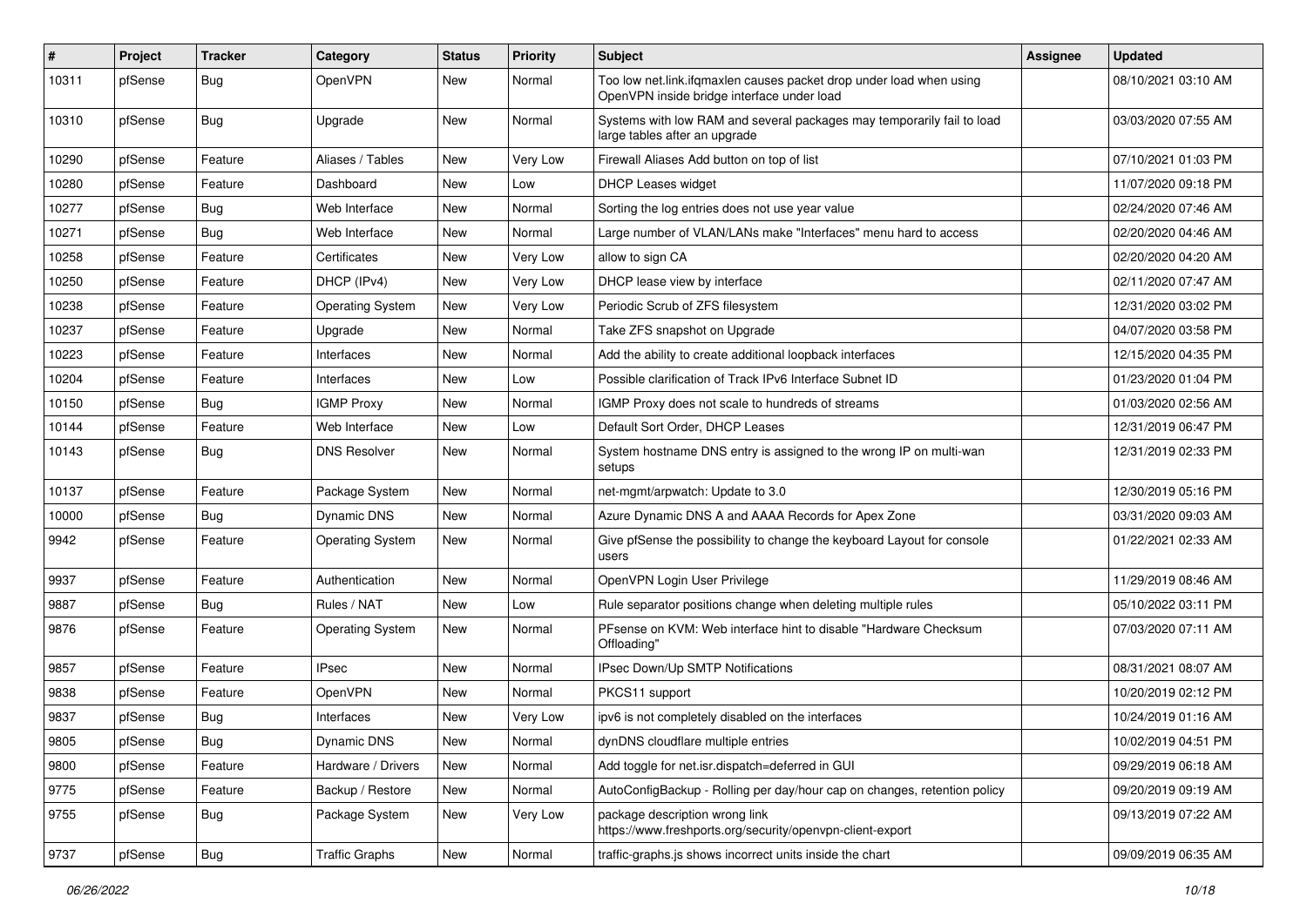| $\sharp$ | Project | <b>Tracker</b> | Category                     | <b>Status</b> | <b>Priority</b> | Subject                                                                                                              | <b>Assignee</b> | <b>Updated</b>      |
|----------|---------|----------------|------------------------------|---------------|-----------------|----------------------------------------------------------------------------------------------------------------------|-----------------|---------------------|
| 9732     | pfSense | Feature        | DHCP (IPv4)                  | <b>New</b>    | Normal          | System UTC time offset in DHCP Option 2                                                                              |                 | 09/06/2019 08:39 PM |
| 9718     | pfSense | Feature        | Diagnostics                  | <b>New</b>    | Low             | Make diag_states_summary table sortable                                                                              |                 | 10/06/2020 09:12 AM |
| 9717     | pfSense | Feature        | Web Interface                | <b>New</b>    | Low             | Search box for pfsense?                                                                                              |                 | 07/05/2020 02:14 PM |
| 9698     | pfSense | Bug            | <b>RRD Graphs</b>            | <b>New</b>    | Normal          | Monitoring graphs do not retain state after auto-refresh                                                             |                 | 08/26/2019 02:09 AM |
| 9690     | pfSense | <b>Bug</b>     | Interfaces                   | <b>New</b>    | Normal          | Ethernet flow control should be disabled by default                                                                  |                 | 08/19/2019 06:45 PM |
| 9680     | pfSense | Feature        | <b>DHCP Relay</b>            | <b>New</b>    | Normal          | Seperate DHCP Server and relay per interface                                                                         |                 | 02/27/2020 10:47 AM |
| 9677     | pfSense | <b>Bug</b>     | Dashboard                    | New           | Normal          | Dashboard hangs when widget needs data from a remote host which is<br>down                                           |                 | 08/13/2019 09:15 AM |
| 9664     | pfSense | Bug            | Dynamic DNS                  | New           | Normal          | DynDNS and Dual-wan problem with CloudFlare (works with No-Ip)                                                       |                 | 08/03/2019 10:00 AM |
| 9654     | pfSense | Bug            | <b>DNS Resolver</b>          | New           | Normal          | After reboot, the DNS resolver must be restarted before it will advertise the<br>ipv6 DNS address of the router.     |                 | 11/20/2020 03:12 AM |
| 9650     | pfSense | Bug            | Gateways                     | <b>New</b>    | Normal          | IPv6 connection drops (ir-)regular on Kabelvodafone (German cable ISP)                                               |                 | 07/27/2019 07:14 AM |
| 9633     | pfSense | Feature        | PPPoE Server                 | <b>New</b>    | Normal          | PPPoE/L2TP Server Status Page                                                                                        |                 | 10/09/2021 12:05 PM |
| 9627     | pfSense | Feature        | <b>Captive Portal</b>        | New           | Normal          | Captive Portal only shows authenticated users                                                                        |                 | 08/14/2019 02:48 PM |
| 9626     | pfSense | <b>Bug</b>     | Web Interface                | New           | Normal          | When deny write permission is assigned to a user, there is no error<br>feedback if the user tries to write something |                 | 06/25/2022 05:41 PM |
| 9621     | pfSense | Feature        | User Manager /<br>Privileges | New           | Normal          | More convenient deletion of single user privileges                                                                   |                 | 07/09/2019 03:09 AM |
| 9617     | pfSense | Feature        | <b>PPP</b> Interfaces        | <b>New</b>    | Normal          | PPPoE Static IP Configuration in GUI                                                                                 |                 | 10/15/2021 08:52 PM |
| 9591     | pfSense | Feature        | Rules / NAT                  | New           | Normal          | Add under firewall rules a search box                                                                                |                 | 08/14/2019 02:39 PM |
| 9585     | pfSense | Bug            | Interfaces                   | <b>New</b>    | Normal          | 6RD: Unable to reach hosts on within same 6rd-domain                                                                 |                 | 08/14/2019 02:39 PM |
| 9575     | pfSense | Feature        | DHCP (IPv6)                  | New           | Very Low        | RFC 7078 - Distributing Address Selection Policy Using DHCPv6                                                        |                 | 08/14/2019 02:39 PM |
| 9574     | pfSense | Feature        | Package System               | New           | Normal          | Show changelog at package upgrade                                                                                    |                 | 06/02/2019 04:35 AM |
| 9566     | pfSense | <b>Bug</b>     | <b>Traffic Graphs</b>        | <b>New</b>    | Normal          | Traffic graph displays traffic incorrectly                                                                           |                 | 11/18/2019 07:54 AM |
| 9544     | pfSense | Feature        | Routing                      | New           | Normal          | Enable RADIX_MPATH                                                                                                   |                 | 04/21/2022 12:39 PM |
| 9536     | pfSense | Feature        | DHCP (IPv6)                  | New           | Normal          | Support dynamic prefix in DHCPv6 Server                                                                              |                 | 05/25/2022 04:27 AM |
| 9504     | pfSense | <b>Bug</b>     | Dynamic DNS                  | New           | Normal          | Multiple Dynamic DNS update notifications for the same interface, not<br>differentiated by the hostname              |                 | 05/07/2019 07:46 AM |
| 9485     | pfSense | <b>Bug</b>     | User Manager /<br>Privileges | New           | Normal          | password match error on system_usermanager causes Group membership<br>to be reset.                                   |                 | 04/26/2019 08:52 AM |
| 9464     | pfSense | Feature        | Interfaces                   | New           | Normal          | Marvell 6000 -- netgate hardware (e.g.: XG-7100, XG-3100) internal switch<br>LACP support                            |                 | 04/08/2019 07:58 AM |
| 9453     | pfSense | Bug            | <b>LAGG Interfaces</b>       | New           | Normal          | VLAN Interfaces on LAGG get orphaned at boot                                                                         |                 | 08/21/2019 11:16 AM |
| 9436     | pfSense | Feature        | <b>DNS Resolver</b>          | New           | Normal          | Unbound: enable dnstap support                                                                                       |                 | 03/27/2019 07:54 PM |
| 9353     | pfSense | Bug            | Dashboard                    | New           | Low             | PHPSession errors from limited access to dashboard and widgets                                                       |                 | 10/06/2020 09:31 AM |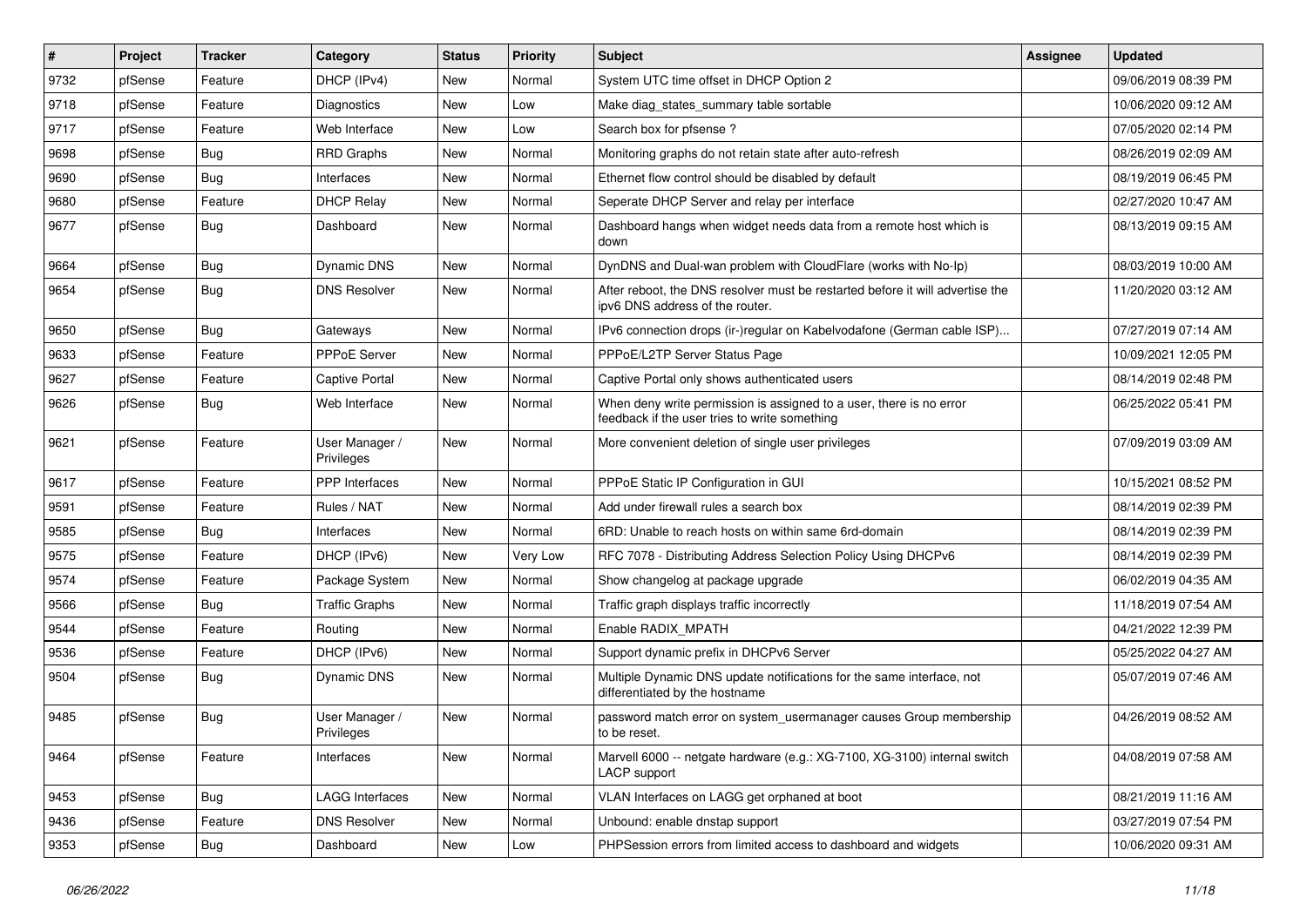| $\sharp$ | Project | <b>Tracker</b> | Category                     | <b>Status</b> | <b>Priority</b> | <b>Subject</b>                                                                                        | Assignee | <b>Updated</b>      |
|----------|---------|----------------|------------------------------|---------------|-----------------|-------------------------------------------------------------------------------------------------------|----------|---------------------|
| 9344     | pfSense | Bug            | <b>Translations</b>          | <b>New</b>    | Normal          | OpenVPN click NCP Algorithms will always go to DH Parameters website(in<br>Chinese-Taiwan)            |          | 10/21/2021 03:48 AM |
| 9343     | pfSense | Bug            | DHCP (IPv4)                  | New           | Normal          | diag_arp.php times out with large DHCPD leases table                                                  |          | 08/14/2019 01:19 PM |
| 9338     | pfSense | Bug            | <b>IGMP Proxy</b>            | <b>New</b>    | Normal          | igmpproxy ignoring downstream vlan interface                                                          |          | 02/22/2019 03:48 AM |
| 9336     | pfSense | Feature        | Notifications                | <b>New</b>    | Very Low        | Make Dynamic DNS update notification e-mail optional                                                  |          | 02/18/2019 11:49 AM |
| 9295     | pfSense | Bug            | <b>PPPoE Server</b>          | <b>New</b>    | Very High       | IPv6 PD does not work with PPPOE (Server & Client)                                                    |          | 05/15/2022 10:53 AM |
| 9293     | pfSense | Feature        | Web Interface                | New           | Low             | Provide WebUI message (banner) prior to login                                                         |          | 08/14/2019 02:39 PM |
| 9288     | pfSense | Feature        | Authentication               | New           | Normal          | SSHGuard add pfSense signature in standard                                                            |          | 08/14/2019 01:19 PM |
| 9253     | pfSense | Feature        | User Manager /<br>Privileges | New           | Normal          | RFE: True View-Only WebCFG options                                                                    |          | 08/21/2019 09:21 AM |
| 9241     | pfSense | Bug            | Interfaces                   | New           | Normal          | Ethernet link cycles up/down if "auto-negotiate" is explicitly selected in<br>interface configuration |          | 12/31/2018 08:36 PM |
| 9226     | pfSense | Feature        | Web Interface                | <b>New</b>    | Normal          | zfs GUI functionality - alerts                                                                        |          | 12/31/2020 02:50 PM |
| 9222     | pfSense | Feature        | Authentication               | New           | Normal          | Add sshguard log when release an IP                                                                   |          | 08/14/2019 01:00 PM |
| 9192     | pfSense | <b>Bug</b>     | <b>PPP</b> Interfaces        | <b>New</b>    | Normal          | PPPoE daemon selects wrong interface                                                                  |          | 08/20/2019 10:05 AM |
| 9183     | pfSense | <b>Bug</b>     | LAGG Interfaces              | New           | Very Low        | OpenVPN Lagg Interface not working after restart or new start                                         |          | 08/21/2019 11:17 AM |
| 9179     | pfSense | <b>Bug</b>     | <b>NAT Reflection</b>        | <b>New</b>    | Normal          | NAT reflection fix implemented for #8604 is causing WebUI and XMLRPC to<br>fail on slave              |          | 03/27/2020 08:01 PM |
| 9167     | pfSense | Bug            | Rules / NAT                  | <b>New</b>    | Normal          | Some Important ICMPv6 Traffic Not Allowed by Default Rules                                            |          | 08/14/2019 01:00 PM |
| 9165     | pfSense | Feature        | Authentication               | <b>New</b>    | Normal          | only IPs can be added to sshguard whitelist                                                           |          | 04/21/2022 12:39 PM |
| 9156     | pfSense | Feature        | <b>OpenVPN</b>               | <b>New</b>    | Normal          | OpenVPN: Add tickbox for 'nopool' directive                                                           |          | 04/14/2020 01:45 PM |
| 9149     | pfSense | <b>Bug</b>     | Package System               | New           | Low             | Continued issues with /tmp and /var in RAM on 2.4                                                     |          | 11/24/2018 11:56 AM |
| 9140     | pfSense | Bug            | Logging                      | <b>New</b>    | Very Low        | Unexpected rule can be displayed when looking up filter log entry with<br>multiple matching rules     |          | 08/19/2019 02:56 PM |
| 9136     | pfSense | Bug            | DHCP (IPv6)                  | <b>New</b>    | High            | IPv6 Tracking Interfaces Lose IPv6 Address in Certain Cases                                           |          | 04/21/2022 12:39 PM |
| 9130     | pfSense | Feature        | DHCP (IPv4)                  | <b>New</b>    | Normal          | Request ID [#INC-16195]: DHCP - PXE Boot                                                              |          | 09/10/2020 01:39 PM |
| 9101     | pfSense | Bug            | <b>Traffic Graphs</b>        | <b>New</b>    | Normal          | Traffic Graphs/Dashboard Slows Downloads Being Performed by the Same<br>Firefox Browser               |          | 08/21/2019 09:18 AM |
| 9087     | pfSense | Bug            | <b>Traffic Graphs</b>        | <b>New</b>    | Normal          | Traffic Graph Widget Legend Not Updating                                                              |          | 08/14/2019 12:38 PM |
| 9063     | pfSense | Feature        | Dynamic DNS                  | New           | Normal          | Allow dynamic DNS client entry to specify which Check IP service to use                               |          | 10/24/2018 11:53 AM |
| 9060     | pfSense | Feature        | Logging                      | <b>New</b>    | Normal          | add rule name filtering field for firewall log viewer                                                 |          | 08/14/2019 12:38 PM |
| 9038     | pfSense | Feature        | Logging                      | <b>New</b>    | Normal          | Live view of any log file                                                                             |          | 08/19/2019 02:55 PM |
| 9037     | pfSense | <b>Bug</b>     | <b>DNS Resolver</b>          | New           | Normal          | Unbound not logging to syslog after reboot                                                            |          | 10/12/2018 05:09 AM |
| 9035     | pfSense | <b>Bug</b>     | Rules / NAT                  | <b>New</b>    | Normal          | Inactive Interfaces are Hidden in Firewall Rules                                                      |          | 08/14/2019 12:39 PM |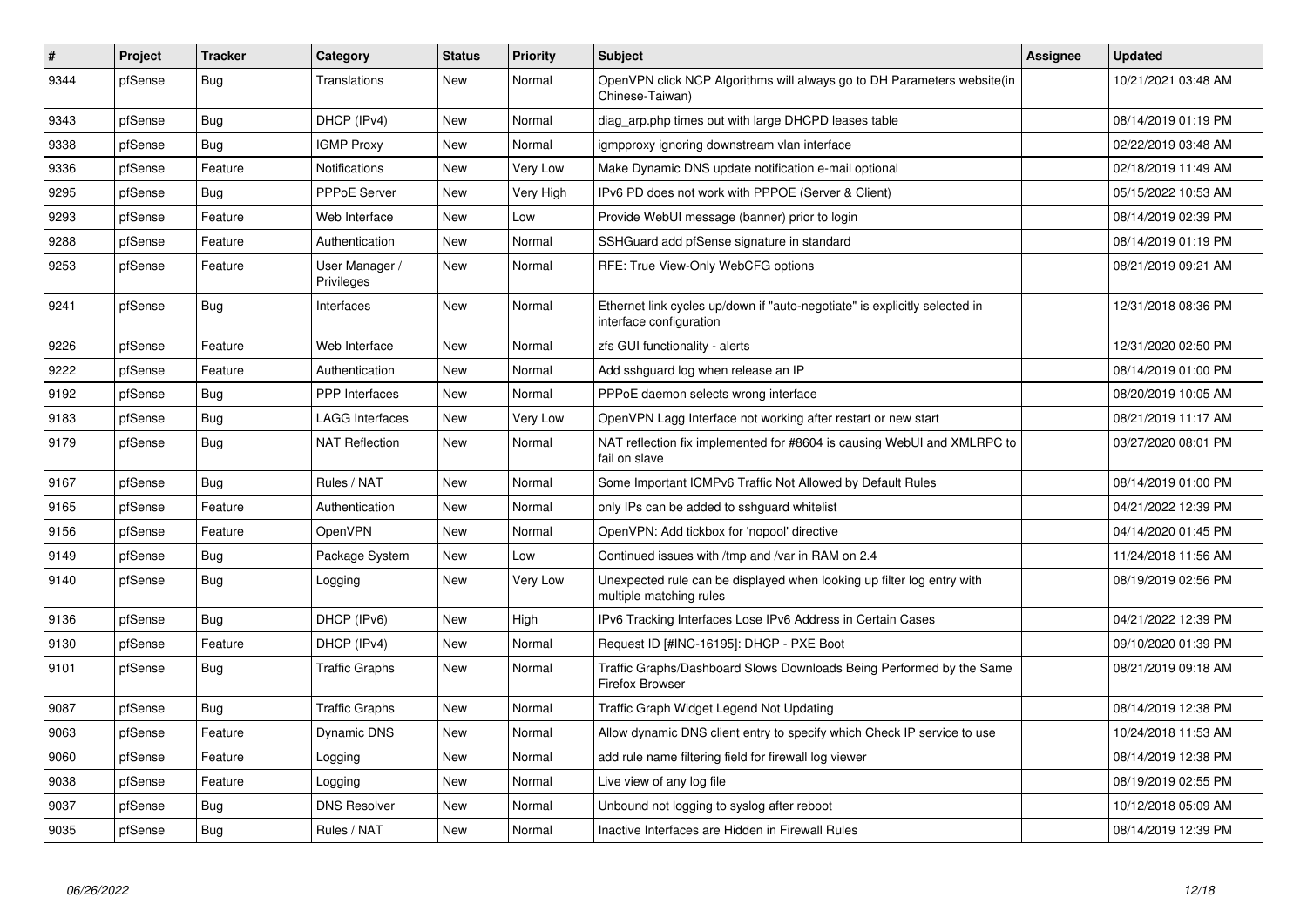| $\#$ | Project | <b>Tracker</b> | Category                                        | <b>Status</b> | Priority  | <b>Subject</b>                                                                                                               | <b>Assignee</b> | <b>Updated</b>      |
|------|---------|----------------|-------------------------------------------------|---------------|-----------|------------------------------------------------------------------------------------------------------------------------------|-----------------|---------------------|
| 8963 | pfSense | <b>Bug</b>     | <b>Traffic Shaper</b><br>(Limiters)             | New           | Normal    | 2.4.4 Limiters don't work after CARP fail-over                                                                               |                 | 12/10/2018 06:40 AM |
| 8929 | pfSense | Feature        | Web Interface                                   | New           | Normal    | Scroll bar css dark theme                                                                                                    |                 | 08/14/2019 12:16 PM |
| 8879 | pfSense | Feature        | DHCP (IPv4)                                     | New           | Very Low  | DHCP options ADD force options                                                                                               |                 | 09/07/2018 09:14 AM |
| 8846 | pfSense | Bug            | Gateways                                        | New           | Low       | Misleading gateway error message adding/editing static routes using a<br>disabled interface                                  |                 | 08/21/2019 11:29 AM |
| 8831 | pfSense | Bug            | <b>IPv6 Router</b><br>Advertisements<br>(RADVD) | New           | Very High | Radvd causes latency spikes                                                                                                  |                 | 04/19/2021 04:51 AM |
| 8820 | pfSense | Bug            | Rules / NAT                                     | New           | Low       | System/Advanced/Misc - "Do not kill connections when schedule expires"<br>UN-checked still leaves existing connections open. |                 | 07/28/2020 10:59 AM |
| 8804 | pfSense | Bug            | <b>PPP</b> Interfaces                           | New           | Normal    | Netgate SG-1000 PPPoE Keepalives not prioritized, internet drops                                                             |                 | 08/20/2019 10:06 AM |
| 8775 | pfSense | Feature        | Authentication                                  | <b>New</b>    | Very Low  | Use SRV record for LDAP Authentication                                                                                       |                 | 05/06/2020 07:49 AM |
| 8770 | pfSense | Bug            | Interfaces                                      | New           | Normal    | QinQ interfaces always show as active                                                                                        |                 | 02/01/2020 09:47 AM |
| 8743 | pfSense | Todo           | Gateways                                        | New           | Low       | Gateway Groups page should list gateways in tier order                                                                       |                 | 08/14/2019 12:16 PM |
| 8712 | pfSense | Feature        | <b>Traffic Shaper</b><br>(ALTQ)                 | New           | Normal    | QOS on ipsec links                                                                                                           |                 | 06/22/2020 06:27 AM |
| 8711 | pfSense | Bug            | <b>IGMP Proxy</b>                               | New           | Normal    | igmpproxy with PPPoE Interfaces                                                                                              |                 | 07/28/2018 09:21 AM |
| 8694 | pfSense | Feature        | Authentication                                  | New           | Very Low  | Client CA Auth for PFSense WebGui                                                                                            |                 | 08/21/2019 09:25 AM |
| 8686 | pfSense | Bug            | <b>IPsec</b>                                    | New           | Normal    | IPsec VTI: Assigned interface firewall rules are never parsed                                                                |                 | 02/10/2021 12:15 PM |
| 8641 | pfSense | Feature        | Web Interface                                   | New           | Normal    | Need way to disable HSTS and/or replace webConfigurator certificate from<br><b>CLI</b>                                       |                 | 07/16/2018 10:21 AM |
| 8614 | pfSense | Bug            | DHCP (IPv4)                                     | <b>New</b>    | Normal    | Cannot remove Additional BOOTP/DHCP Options                                                                                  |                 | 08/21/2019 09:15 AM |
| 8599 | pfSense | Feature        | Rules / NAT                                     | <b>New</b>    | Very Low  | IPv6 flow labels                                                                                                             |                 | 07/16/2018 07:36 AM |
| 8570 | pfSense | Bug            | <b>XML Parser</b>                               | New           | Normal    | Empty (dn)shaper config gets populated with newline                                                                          |                 | 08/20/2019 02:45 PM |
| 8567 | pfSense | Bug            | CARP                                            | New           | Normal    | Using IPv6 VIP alias for services may affect CARP IPv6 VIP work                                                              |                 | 06/12/2018 01:26 PM |
| 8566 | pfSense | Bug            | CARP                                            | New           | Normal    | Wrong IPv6 source in NS request in case using of IPv6 alias                                                                  |                 | 06/12/2018 01:26 PM |
| 8558 | pfSense | Feature        | Web Interface                                   | New           | Normal    | Add more table sorting in various UI pages                                                                                   |                 | 08/21/2019 09:14 AM |
| 8532 | pfSense | Feature        | <b>OpenVPN</b>                                  | New           | Low       | Ability to add metric to pushed routes                                                                                       |                 | 05/22/2018 07:45 AM |
| 8526 | pfSense | <b>Bug</b>     | Interfaces                                      | New           | Normal    | DHCP client ignores server replies when 802.1g tagging is used                                                               |                 | 08/14/2019 10:52 AM |
| 8520 | pfSense | Feature        | Interfaces                                      | New           | Normal    | Option to auto-renew DHCP on interface with an offline gateway or marked<br>as down                                          |                 | 07/20/2021 11:00 AM |
| 8512 | pfSense | <b>Bug</b>     | PPP Interfaces                                  | New           | Normal    | PPPoE reconnect fails after interface flap                                                                                   |                 | 08/20/2019 10:06 AM |
| 8500 | pfSense | <b>Bug</b>     | Dynamic DNS                                     | New           | Low       | Incorrect categorization of status/info messages from phpDynDNS                                                              |                 | 08/16/2019 12:50 PM |
| 8483 | pfSense | Feature        | <b>Traffic Shaper</b><br>(ALTQ)                 | New           | Normal    | Allow user to choose order of Queues status                                                                                  |                 | 08/21/2019 09:12 AM |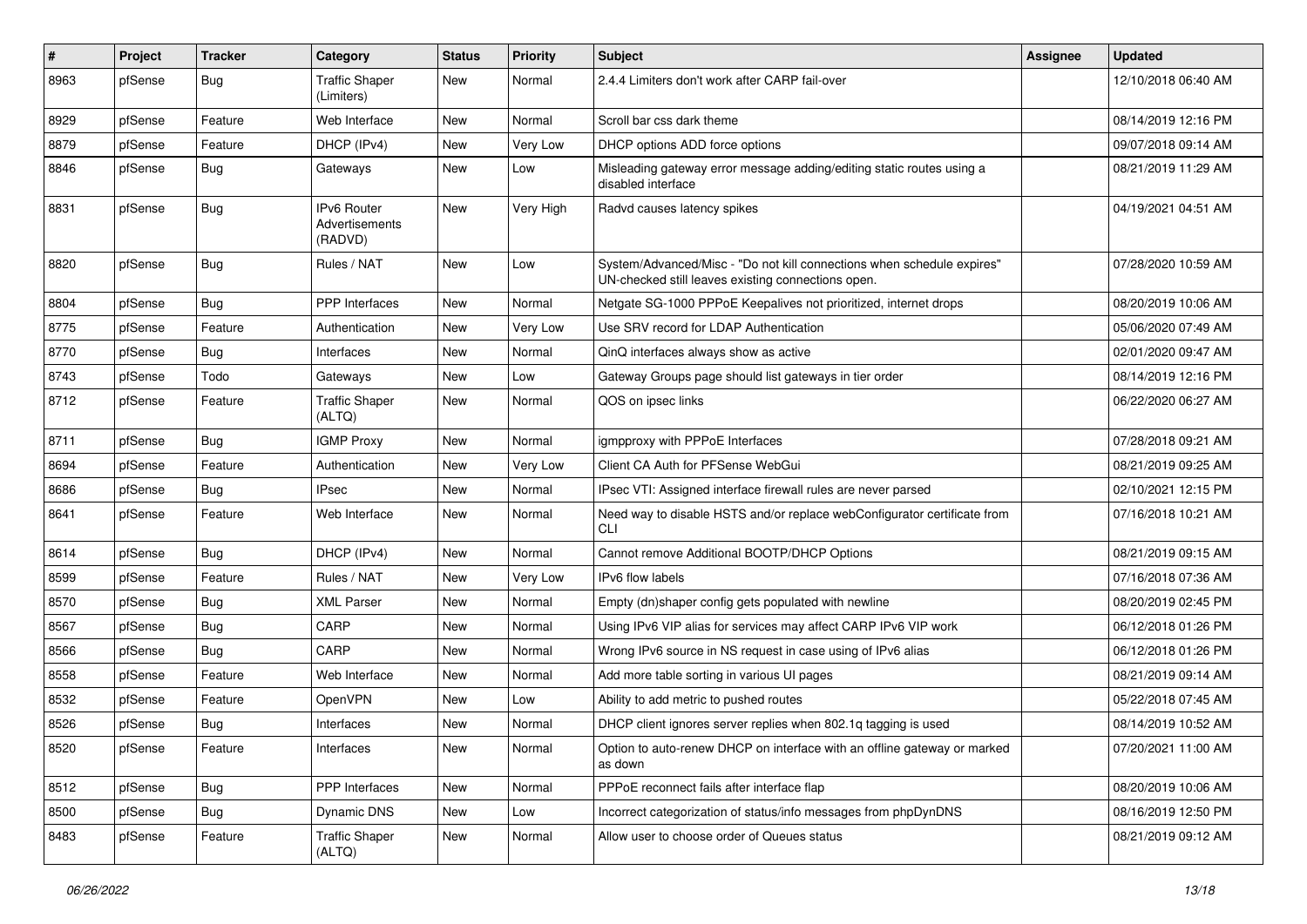| $\sharp$ | Project | <b>Tracker</b> | Category                                 | <b>Status</b> | <b>Priority</b> | Subject                                                                                                                 | <b>Assignee</b> | <b>Updated</b>      |
|----------|---------|----------------|------------------------------------------|---------------|-----------------|-------------------------------------------------------------------------------------------------------------------------|-----------------|---------------------|
| 8474     | pfSense | Feature        | <b>High Availability</b>                 | New           | Low             | Easier Conversion to HA Pair from Existing Non-HA Firewall                                                              |                 | 04/19/2018 11:52 PM |
| 8464     | pfSense | Bug            | <b>Wireless</b>                          | <b>New</b>    | Very Low        | Wireless USB card does not connect to WiFi automatically after reboot/halt                                              |                 | 06/19/2020 03:44 AM |
| 8458     | pfSense | Feature        | Dashboard                                | New           | Low             | Allow reordering of interface widget                                                                                    |                 | 08/14/2019 10:52 AM |
| 8435     | pfSense | <b>Bug</b>     | Interfaces                               | New           | Normal          | DHCPv6 unusable in certain circumstances (US AT&T Fiber, etc.)                                                          |                 | 08/14/2019 10:52 AM |
| 8432     | pfSense | <b>Bug</b>     | <b>Dynamic DNS</b>                       | New           | Normal          | Dynamic DNS Client gives an error that it can't find IPv6 address when<br>WAN interface is a LAGG                       |                 | 09/17/2020 05:23 AM |
| 8419     | pfSense | Bug            | Web Interface                            | New           | Normal          | webgui, when menubar is fixed to the top of the screen, the last items of<br>long menus cannot be seen/used.            |                 | 07/19/2018 03:10 PM |
| 8406     | pfSense | Bug            | <b>Dynamic DNS</b>                       | New           | Normal          | DDNS IPV6 Cloudflare Client does not detect PPOE address                                                                |                 | 03/31/2018 11:56 AM |
| 8401     | pfSense | Bug            | Installer                                | New           | Normal          | Issues related to keys representing alphabetic characters specific to<br>Scandinavian languages and to some other keys. |                 | 03/30/2018 11:06 AM |
| 8385     | pfSense | Feature        | Rules / NAT                              | New           | Normal          | Utilize IP addresses from successfully authenticated OpenVPN endpoints to<br><b>Update Firewall Rules</b>               |                 | 07/19/2018 03:07 PM |
| 8372     | pfSense | Feature        | Logging                                  | New           | Normal          | add gui setting to adjust refresh rate for dynamic firewall logs                                                        |                 | 08/14/2019 10:31 AM |
| 8346     | pfSense | Feature        | <b>IPsec</b>                             | New           | Normal          | Let pFSense act as an IPSec XAuth VPN Client                                                                            |                 | 02/23/2018 07:39 AM |
| 8343     | pfSense | Bug            | Gateways                                 | New           | Normal          | Gateway Routes (Default Routes) not removed in Kernel when removed<br>from GUI                                          |                 | 05/14/2020 01:22 AM |
| 8335     | pfSense | Bug            | LAGG Interfaces                          | New           | Normal          | System hang with LACP downlink to UniFi switch                                                                          |                 | 08/21/2019 11:18 AM |
| 8330     | pfSense | Feature        | DHCP (IPv4)                              | <b>New</b>    | Normal          | add options for ddns-local-address statements                                                                           |                 | 04/27/2021 12:31 PM |
| 8325     | pfSense | Bug            | UPnP/NAT-PMP                             | New           | Normal          | UPnP not available for pppoe-Clients                                                                                    |                 | 11/15/2020 10:33 AM |
| 8316     | pfSense | Feature        | Rules / NAT                              | <b>New</b>    | Low             | expiration date when creating new rules                                                                                 |                 | 08/21/2019 09:11 AM |
| 8313     | pfSense | Bug            | Notifications                            | New           | Normal          | STARTTLS auto detection not working                                                                                     |                 | 04/21/2022 12:39 PM |
| 8285     | pfSense | Bug            | Web Interface                            | New           | Normal          | Actions on stale data may result in catastrophic results                                                                |                 | 01/16/2018 08:08 PM |
| 8270     | pfSense | Todo           | Web Interface                            | <b>New</b>    | Very Low        | Fix grammatically erroneous repetition                                                                                  |                 | 01/11/2018 08:19 AM |
| 8263     | pfSense | <b>Bug</b>     | <b>Traffic Shaper</b><br>(ALTQ)          | New           | Normal          | Cannot create a nonlinear `Link Share` service curve because of: "the sum<br>of the child bandwidth higher than parent" |                 | 11/05/2020 07:31 AM |
| 8262     | pfSense | Feature        | IPv6 Router<br>Advertisements<br>(RADVD) | New           | Normal          | Make each prefix flags configurable separately.                                                                         |                 | 01/16/2018 12:35 PM |
| 8243     | pfSense | Feature        | <b>XMLRPC</b>                            | New           | Normal          | Sync dashboard settings over xmlrpc                                                                                     |                 | 08/21/2019 10:42 AM |
| 8236     | pfSense | Feature        | <b>DNS Resolver</b>                      | New           | Normal          | Ability to configure "forward-first" and "forward-host" options for more robust<br>domain overrides in DNS Resolver     |                 | 12/26/2017 01:26 AM |
| 8233     | pfSense | <b>Bug</b>     | <b>NAT Reflection</b>                    | New           | Very Low        | NAT reflection back to originating host broken when using FQDN-based IP<br>aliases                                      |                 | 08/21/2019 10:53 AM |
| 8207     | pfSense | Bug            | <b>Operating System</b>                  | New           | Normal          | 2.4 cannot boot as a Xen VM with more than 7 NICs                                                                       |                 | 06/25/2022 05:42 PM |
| 8178     | pfSense | Feature        | Package System                           | New           | Normal          | Allow setting attributes for form elements in package XML                                                               |                 | 12/09/2017 07:48 PM |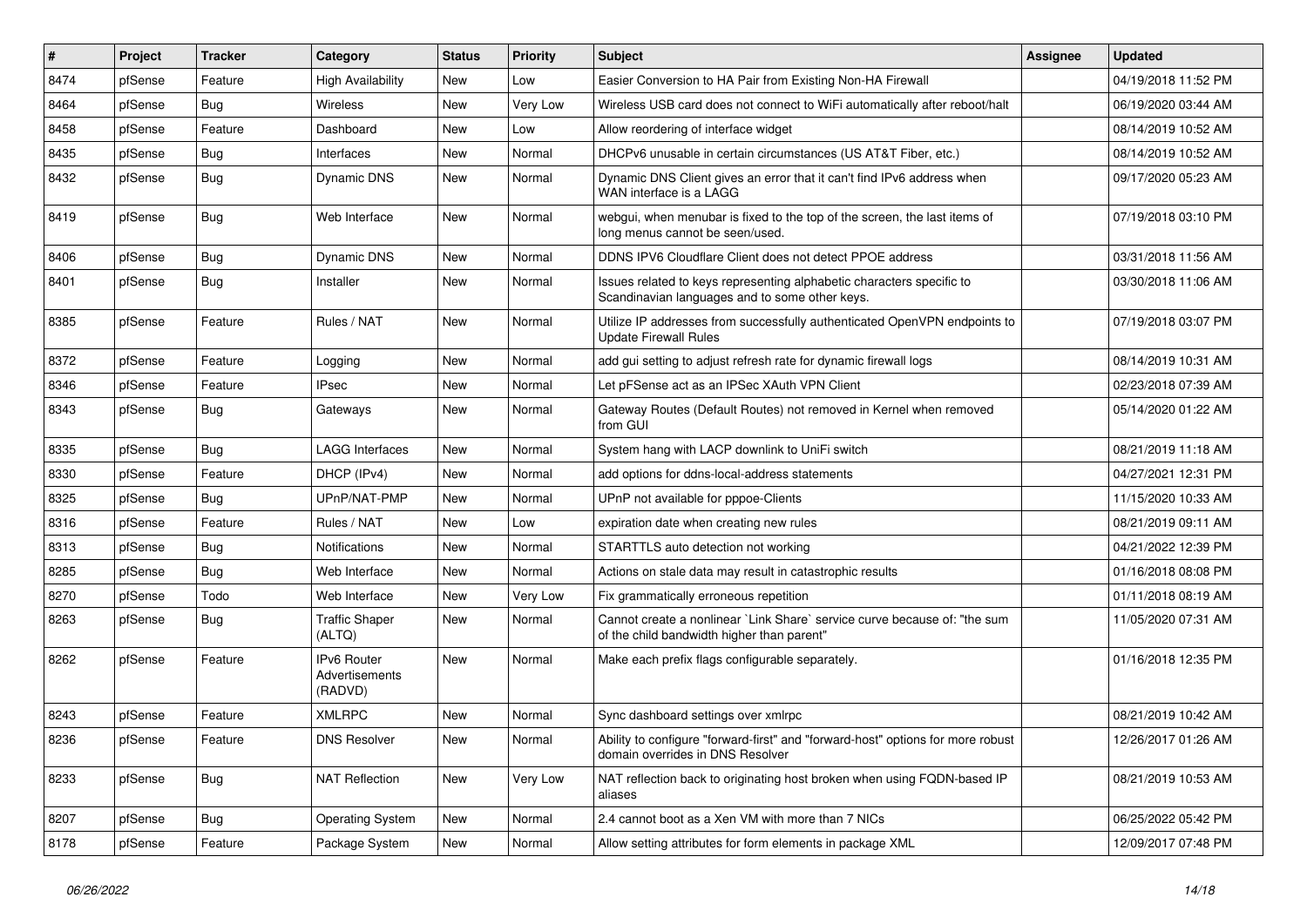| #    | Project | <b>Tracker</b> | Category              | <b>Status</b> | <b>Priority</b> | Subject                                                                                                                                                                       | <b>Assignee</b> | <b>Updated</b>      |
|------|---------|----------------|-----------------------|---------------|-----------------|-------------------------------------------------------------------------------------------------------------------------------------------------------------------------------|-----------------|---------------------|
| 8177 | pfSense | Bug            | Package System        | New           | Normal          | "/xsl/package.xsl" is referenced in package XML files but not on the firewall                                                                                                 |                 | 08/14/2019 09:56 AM |
| 8176 | pfSense | Bug            | Package System        | <b>New</b>    | Normal          | /schema/packages.dtd -- referenced in *xml, but missing?                                                                                                                      |                 | 12/09/2017 06:52 PM |
| 8173 | pfSense | Feature        | Interfaces            | New           | Normal          | dhcp6c - RAW Options                                                                                                                                                          |                 | 05/29/2022 05:34 PM |
| 8170 | pfSense | Feature        | XMLRPC                | New           | Normal          | XMLRPC Sync deletes entires on remote System                                                                                                                                  |                 | 08/21/2019 10:42 AM |
| 8168 | pfSense | Feature        | <b>IPsec</b>          | New           | Normal          | strongswan dhcp option                                                                                                                                                        |                 | 12/19/2017 04:14 AM |
| 8158 | pfSense | Bug            | Interfaces            | New           | High            | IPv6 Track Interface issue with more than one WAN-Gateway and a number<br>of internal interfaces at least track interface from one interface does not<br>work on regular base |                 | 12/03/2017 09:00 AM |
| 8157 | pfSense | Bug            | Dashboard             | New           | Very Low        | Traffic Graph clutter from time to time                                                                                                                                       |                 | 12/03/2017 06:40 AM |
| 8149 | pfSense | Feature        | <b>NTPD</b>           | New           | Normal          | <b>NTPsec</b>                                                                                                                                                                 |                 | 10/11/2020 10:59 AM |
| 8130 | pfSense | Bug            | <b>Traffic Graphs</b> | New           | Normal          | Status - Monitoring - Area chart displays traffic data differently than Line or<br>Bar charts                                                                                 |                 | 11/26/2017 01:40 PM |
| 8122 | pfSense | Bug            | <b>OpenVPN</b>        | <b>New</b>    | Normal          | openvpn client is unable to use OTP (temporary) passwords                                                                                                                     |                 | 04/16/2018 09:28 AM |
| 8113 | pfSense | Bug            | Interfaces            | New           | Normal          | MTU setting on bridge, openypn clients ignored                                                                                                                                |                 | 12/31/2021 05:55 PM |
| 8095 | pfSense | <b>Bug</b>     | Translations          | New           | Normal          | Unescaped simple quotes break JavaScript features when the French<br>translation is enabled                                                                                   |                 | 08/21/2019 09:06 AM |
| 8089 | pfSense | Bug            | Interfaces            | New           | High            | VLAN page breaks after config restore to new hardware.                                                                                                                        |                 | 11/21/2017 01:38 PM |
| 8087 | pfSense | Bug            | Authentication        | New           | Normal          | Provide Calling-Station-ID to RADIUS backed VPN connections                                                                                                                   |                 | 06/06/2020 05:36 AM |
| 8078 | pfSense | Feature        | PPP Interfaces        | <b>New</b>    | Normal          | <b>PPPoE Reconnect Wait Time</b>                                                                                                                                              |                 | 11/09/2017 05:13 PM |
| 8076 | pfSense | Bug            | Backup / Restore      | New           | Normal          | User can easily apply an unusable interface configuration after restore                                                                                                       |                 | 08/14/2019 10:52 AM |
| 8073 | pfSense | <b>Bug</b>     | <b>IPsec</b>          | New           | Normal          | Traffic inexplicably not going through IPSEC despite (in theory) matching<br><b>SPs</b>                                                                                       |                 | 11/09/2017 02:51 AM |
| 8066 | pfSense | Bug            | Routing               | New           | Normal          | Static routes not applied when they go out a interface using carp                                                                                                             |                 | 11/08/2017 02:04 AM |
| 8050 | pfSense | Bug            | Interfaces            | New           | High            | Enabling bridge while interfaces have link freezes console                                                                                                                    |                 | 11/03/2017 04:38 PM |
| 8036 | pfSense | Feature        | <b>IPsec</b>          | New           | Normal          | Want to run multiple Mobile Client IKEv2 server instances                                                                                                                     |                 | 08/14/2019 09:31 AM |
| 8004 | pfSense | Bug            | <b>NAT Reflection</b> | New           | Normal          | Error notice for a deleted NAT that had a RULE or an existing NAT which is<br>claimed to have no NAT port                                                                     |                 | 10/24/2017 06:39 PM |
| 7996 | pfSense | Bug            | Web Interface         | New           | Very Low        | 2.4.0 Web Interface Issue                                                                                                                                                     |                 | 06/25/2022 05:39 PM |
| 7988 | pfSense | Feature        | Web Interface         | <b>New</b>    | Normal          | Compact Theme based on Compact-RED with the default theme colors.                                                                                                             |                 | 10/23/2017 05:34 AM |
| 7986 | pfSense | Bug            | Wireless              | New           | Normal          | WLAN card no longer properly initialized under 2.4.0                                                                                                                          |                 | 06/19/2020 08:08 AM |
| 7977 | pfSense | Bug            | Translations          | New           | Normal          | English text shown in stead of translated text (Routing - Gateway groups -<br>edit)                                                                                           |                 | 08/21/2019 11:28 AM |
| 7974 | pfSense | Feature        | Dashboard             | New           | Normal          | <b>ZFS RAID Monitor Not available</b>                                                                                                                                         |                 | 08/20/2019 01:34 PM |
| 7971 | pfSense | Feature        | Captive Portal        | New           | Normal          | Allow import, export and synchronization of MACs under Captive Portal<br>service                                                                                              |                 | 10/19/2017 04:56 AM |
| 7964 | pfSense | Bug            | Multi-WAN             | New           | Normal          | Restart openvpn on gateway switching                                                                                                                                          |                 | 08/19/2019 12:35 PM |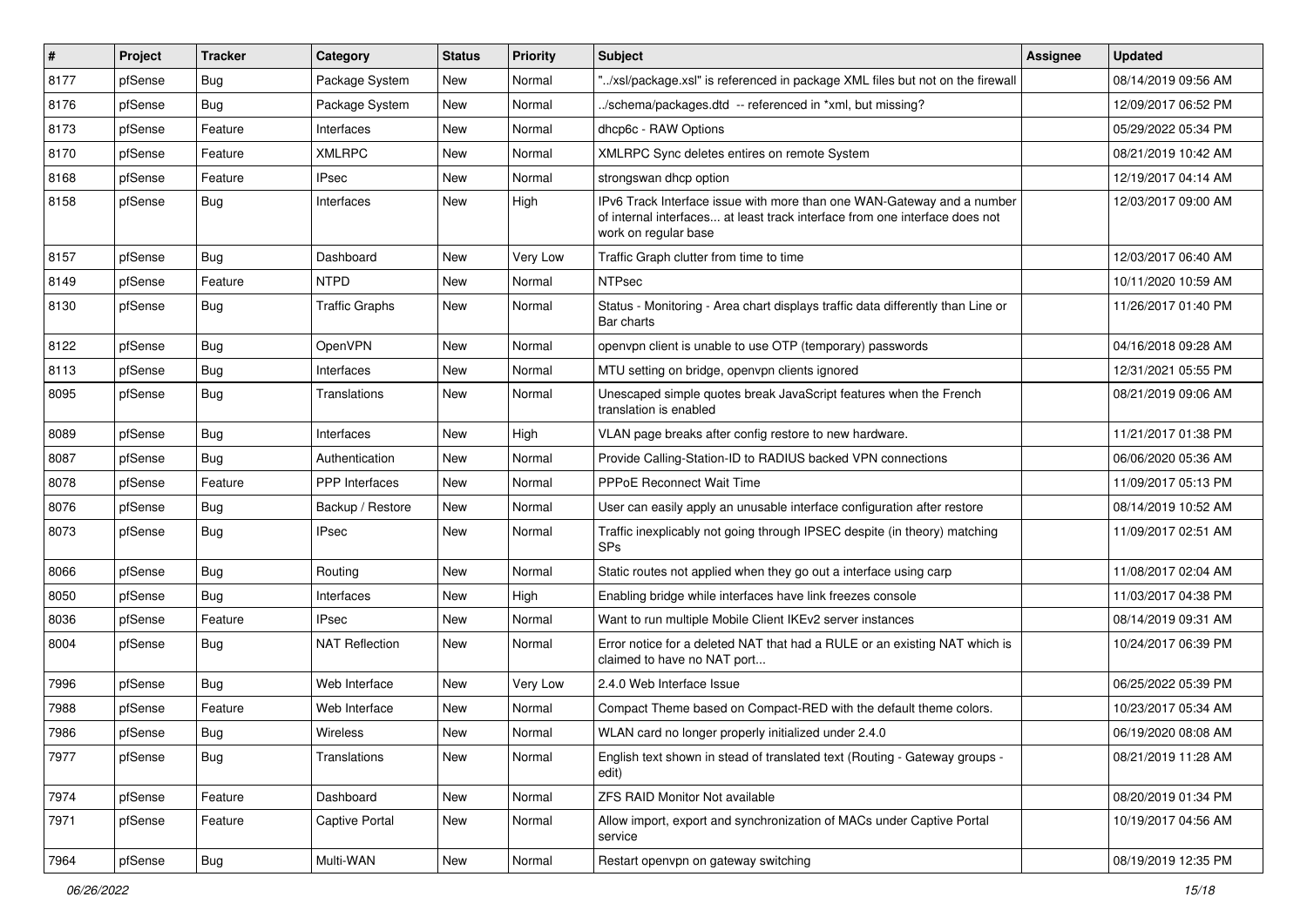| $\pmb{\sharp}$ | Project | <b>Tracker</b> | Category                                        | <b>Status</b> | <b>Priority</b> | Subject                                                                                                                           | <b>Assignee</b> | <b>Updated</b>      |
|----------------|---------|----------------|-------------------------------------------------|---------------|-----------------|-----------------------------------------------------------------------------------------------------------------------------------|-----------------|---------------------|
| 7957           | pfSense | Feature        | Web Interface                                   | New           | Normal          | GUI theme - separate "colour" from "compact/normal" in theme dropdown                                                             |                 | 10/17/2017 06:58 AM |
| 7956           | pfSense | Feature        | Web Interface                                   | <b>New</b>    | Normal          | Favicon able to match GUI colour setting?                                                                                         |                 | 10/17/2017 06:36 AM |
| 7943           | pfSense | Bug            | Web Interface                                   | New           | Normal          | CSS Overflow Fix for Drop Down Menus in webConfigurator                                                                           |                 | 11/21/2020 02:54 PM |
| 7934           | pfSense | Feature        | Dashboard                                       | New           | <b>Very Low</b> | format support phone# for international use                                                                                       |                 | 10/12/2017 04:38 PM |
| 7922           | pfSense | Feature        | Rules / NAT                                     | <b>New</b>    | Normal          | Add the option to select the ISP IPv6 Delegated Prefix as a destination in<br>firewall rules                                      |                 | 10/10/2017 06:36 PM |
| 7899           | pfSense | Bug            | <b>Traffic Shaper</b><br>(ALTQ)                 | New           | Normal          | a floating 'match' rule on LAN does not put traffic from a broswer on a<br>clientpc into a shaper queue                           |                 | 09/28/2017 09:16 AM |
| 7888           | pfSense | Feature        | Package System                                  | New           | Normal          | Add a button in package manager GUI to upgrade all packages                                                                       |                 | 09/28/2017 05:50 AM |
| 7881           | pfSense | Feature        | <b>OpenVPN</b>                                  | <b>New</b>    | Normal          | OpenVPN client - add support for multiple server entries                                                                          |                 | 08/14/2019 09:32 AM |
| 7863           | pfSense | Bug            | User Manager /<br>Privileges                    | New           | Normal          | The "WebCfg - All pages" permission inclueds the "User - System: Shell<br>account access" even though that is not a WebCofg page. |                 | 09/16/2017 05:13 AM |
| 7857           | pfSense | Bug            | Dashboard                                       | New           | <b>Very Low</b> | Interfaces Widget U/I fails to wrap IPV6 addresses when the string is too<br>wide for the widget                                  |                 | 08/13/2019 09:15 AM |
| 7852           | pfSense | Feature        | <b>DNS Resolver</b>                             | <b>New</b>    | Normal          | Add views support to Unbound GUI                                                                                                  |                 | 09/11/2017 12:26 PM |
| 7848           | pfSense | <b>Bug</b>     | Diagnostics                                     | <b>New</b>    | Low             | NDP Table Sort by Expiration Error                                                                                                |                 | 08/26/2019 02:56 PM |
| 7821           | pfSense | <b>Bug</b>     | DHCP (IPv6)                                     | New           | Normal          | GIF does not support broadcast                                                                                                    |                 | 08/29/2017 10:50 AM |
| 7812           | pfSense | Feature        | Web Interface                                   | New           | Normal          | ZFS handling of autopreplace                                                                                                      |                 | 08/13/2019 03:53 PM |
| 7800           | pfSense | Feature        | Logging                                         | New           | Normal          | Add option for state logging                                                                                                      |                 | 08/13/2019 03:51 PM |
| 7799           | pfSense | Feature        | Rules / NAT                                     | New           | Normal          | Make an ajax call to toggle logging by clicking on the logging icon next to a<br>rule                                             |                 | 08/13/2019 09:40 AM |
| 7788           | pfSense | Bug            | Dashboard                                       | New           | Low             | Irregular updating of widgets like cpu/uptime on system widget.                                                                   |                 | 08/21/2019 09:03 AM |
| 7783           | pfSense | Feature        | <b>Operating System</b>                         | New           | Normal          | Support for hosting VMs on pfSense using bhyve                                                                                    |                 | 03/25/2022 11:53 AM |
| 7781           | pfSense | Feature        | Rules / NAT                                     | New           | Normal          | Please Enable Rule Separators on Manual Outbound NAT                                                                              |                 | 08/21/2019 09:07 AM |
| 7779           | pfSense | <b>Bug</b>     | OpenVPN                                         | New           | Normal          | Traffic crossing a site-to-site OpenVPN tunnel fails to fragment.                                                                 |                 | 06/02/2021 08:26 AM |
| 7773           | pfSense | Feature        | IPsec                                           | New           | Normal          | IPSec using IKEv2 with split DNS not using provided domain names                                                                  |                 | 08/15/2017 05:25 PM |
| 7761           | pfSense | Feature        | Rules / NAT                                     | New           | Normal          | Add a way to match on IPv6 proto=0 (hop-by-hop header extension)                                                                  |                 | 08/13/2019 03:49 PM |
| 7757           | pfSense | <b>Bug</b>     | Backup / Restore                                | New           | Normal          | Auto Config Backup fails to upload unless Default Gateway is up                                                                   |                 | 08/16/2019 12:47 PM |
| 7747           | pfSense | Feature        | Console Menu                                    | New           | Normal          | Minor UI Tweak: Make hitting enter on the console (esp via SSH) should not<br>log you out, but simply redraw the menu             |                 | 08/01/2017 04:03 PM |
| 7738           | pfSense | Feature        | <b>IPsec</b>                                    | New           | Normal          | Highlight which IPSec (or other VPN) crypto modes are<br>hardware-accelerated in the UI                                           |                 | 08/13/2019 03:46 PM |
| 7737           | pfSense | Bug            | <b>IPv6 Router</b><br>Advertisements<br>(RADVD) | New           | Normal          | radvd error message                                                                                                               |                 | 08/13/2019 09:41 AM |
| 7734           | pfSense | Bug            | DHCP (IPv6)                                     | New           | Normal          | Using opton ia pd0 does not renew prefix and prefix get dropped                                                                   |                 | 07/31/2017 03:46 AM |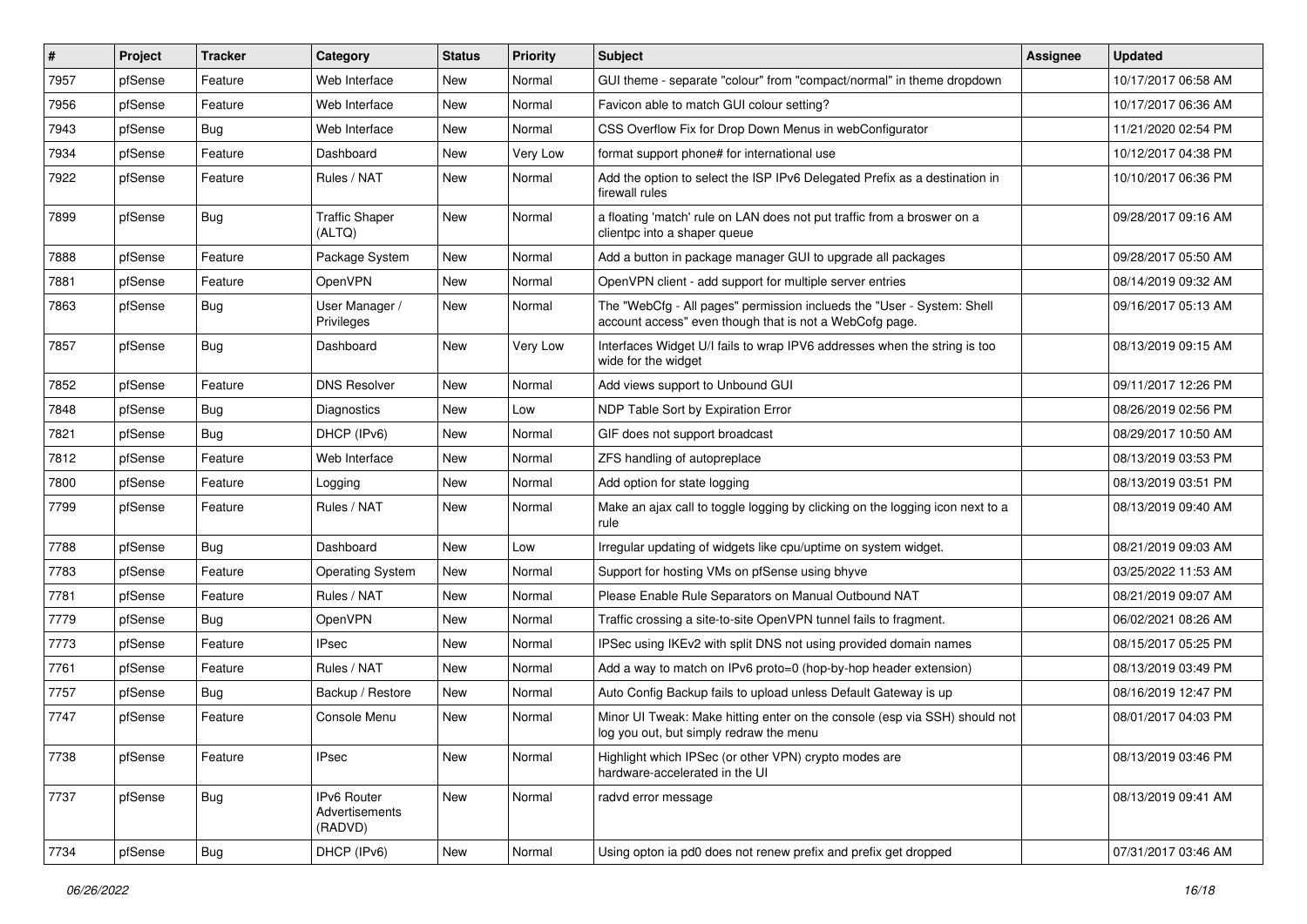| #    | Project | <b>Tracker</b> | Category                | <b>Status</b> | <b>Priority</b> | Subject                                                                                   | <b>Assignee</b> | <b>Updated</b>      |
|------|---------|----------------|-------------------------|---------------|-----------------|-------------------------------------------------------------------------------------------|-----------------|---------------------|
| 7730 | pfSense | <b>Bug</b>     | Interfaces              | New           | High            | 2.3.4 1 greX: loop detected when hit save on filter rules or interfaces                   |                 | 07/27/2017 08:16 AM |
| 7720 | pfSense | Feature        | Hardware / Drivers      | New           | Normal          | Add general watchdog kernel modules (like ichwd) and watchdogd support<br>in the GUI.     |                 | 08/19/2019 01:20 PM |
| 7718 | pfSense | Feature        | Dynamic DNS             | New           | <b>Very Low</b> | Hostname for Custom DynDNS Updater.                                                       |                 | 07/24/2017 10:05 AM |
| 7688 | pfSense | Feature        | Backup / Restore        | New           | Low             | AutoConfigBackup - Info Icon - username only                                              |                 | 10/22/2017 10:46 AM |
| 7671 | pfSense | Feature        | Gateway Monitoring      | New           | Normal          | Gateway Monitoring Via Custom Script or Telnet.                                           |                 | 09/18/2020 02:59 PM |
| 7665 | pfSense | <b>Bug</b>     | Aliases / Tables        | New           | Normal          | Host range validation for Aliases is not strict enough                                    |                 | 08/21/2019 11:01 AM |
| 7648 | pfSense | <b>Bug</b>     | CARP                    | <b>New</b>    | <b>Very Low</b> | SPAN ports on an interface renders CARP HA inoperative                                    |                 | 06/14/2017 09:19 PM |
| 7626 | pfSense | Feature        | Interfaces              | New           | Normal          | Add IPoE support for WAN                                                                  |                 | 01/01/2022 12:31 AM |
| 7602 | pfSense | Feature        | <b>Operating System</b> | <b>New</b>    | Normal          | Auto-Create bootable USB for recovery                                                     |                 | 08/13/2019 09:50 AM |
| 7590 | pfSense | <b>Bug</b>     | Diagnostics             | New           | Normal          | diag edit do not save when nothing to sae (in directory browse view)                      |                 | 05/20/2017 05:04 PM |
| 7589 | pfSense | <b>Bug</b>     | Diagnostics             | New           | Normal          | diag_edit.php old print_info_box                                                          |                 | 05/20/2017 05:02 PM |
| 7563 | pfSense | Feature        | L2TP                    | New           | Normal          | I2tp Suggestion: consider allowing IP/Subnet for the user.                                |                 | 08/21/2019 10:52 AM |
| 7551 | pfSense | <b>Bug</b>     | Rules / NAT             | New           | Normal          | Dynamic IPsec endpoints not added to rule set after WAN down/up                           |                 | 05/16/2017 02:26 PM |
| 7541 | pfSense | Feature        | Installer               | New           | Normal          | ZFS Install, add hot spare option                                                         |                 | 08/14/2019 09:32 AM |
| 7531 | pfSense | Feature        | Package System          | New           | Low             | pkg behavior when encountering invalid SSL certificate                                    |                 | 05/08/2017 06:57 PM |
| 7521 | pfSense | Feature        | Package System          | New           | High            | Package Updates via Mirror                                                                |                 | 05/04/2017 08:21 PM |
| 7495 | pfSense | Feature        | <b>DNS Resolver</b>     | New           | Low             | Ability to set TTL for local for Unbound host overrides and dhcp leases                   |                 | 03/06/2018 09:46 AM |
| 7476 | pfSense | Bug            | Logging                 | New           | Normal          | Dirty buffer used to build log messages?                                                  |                 | 04/17/2017 09:51 PM |
| 7459 | pfSense | Feature        | Diagnostics             | New           | Low             | "Refresh" button for Diagnostics/Tables display                                           |                 | 08/21/2019 09:27 AM |
| 7442 | pfSense | Feature        | Diagnostics             | New           | Low             | Suggestions for Diagnostics / ARP Table and Diagnostics / NDP Table                       |                 | 08/21/2019 09:27 AM |
| 7441 | pfSense | Feature        | DHCP (IPv4)             | New           | Low             | Display start/end times for Static Mapping leases on DHCP<br>Leases/DHCPv6 Leases         |                 | 08/21/2019 10:48 AM |
| 7430 | pfSense | Bug            | Interfaces              | New           | Normal          | pfsense-utils.inc - where_is_ipaddr_configured() should account for<br>loopback interface |                 | 08/13/2019 03:48 PM |
| 7420 | pfSense | Bug            | <b>IPsec</b>            | New           | Normal          | ipsec status freezing                                                                     |                 | 02/13/2020 09:09 AM |
| 7418 | pfSense | Feature        | Dynamic DNS             | New           | Normal          | Dynamic dns should be sorted interface name                                               |                 | 08/21/2019 08:58 AM |
| 7405 | pfSense | Feature        | DHCP (IPv4)             | New           | Normal          | Ability to add dhcp host reservations from "Diagnostics -> ARP table"                     |                 | 10/12/2020 08:22 AM |
| 7402 | pfSense | Bug            | Web Interface           | New           | Normal          | Inconsistent use of htmlentities validation checks                                        |                 | 03/21/2017 08:58 AM |
| 7385 | pfSense | Todo           | Web Interface           | New           | Normal          | Sanitize PHP includes                                                                     |                 | 08/13/2019 03:22 PM |
| 7373 | pfSense | Bug            | Rules / NAT             | New           | Normal          | Firewall schedules GUI needs to be redone from scratch                                    |                 | 08/21/2019 08:56 AM |
| 7365 | pfSense | Feature        | Logging                 | New           | Low             | Pass firewall/filter rule set through logging for centralized loggers to key on           |                 | 03/07/2017 10:44 AM |
| 7352 | pfSense | Bug            | Routing                 | New           | Normal          | pfSense IPv6 static route is dumped after a WAN flap                                      |                 | 01/20/2022 09:35 AM |
| 7329 | pfSense | Bug            | <b>DNS Forwarder</b>    | New           | Low             | <b>DHCP Not Updating DNS</b>                                                              |                 | 01/21/2022 09:16 PM |